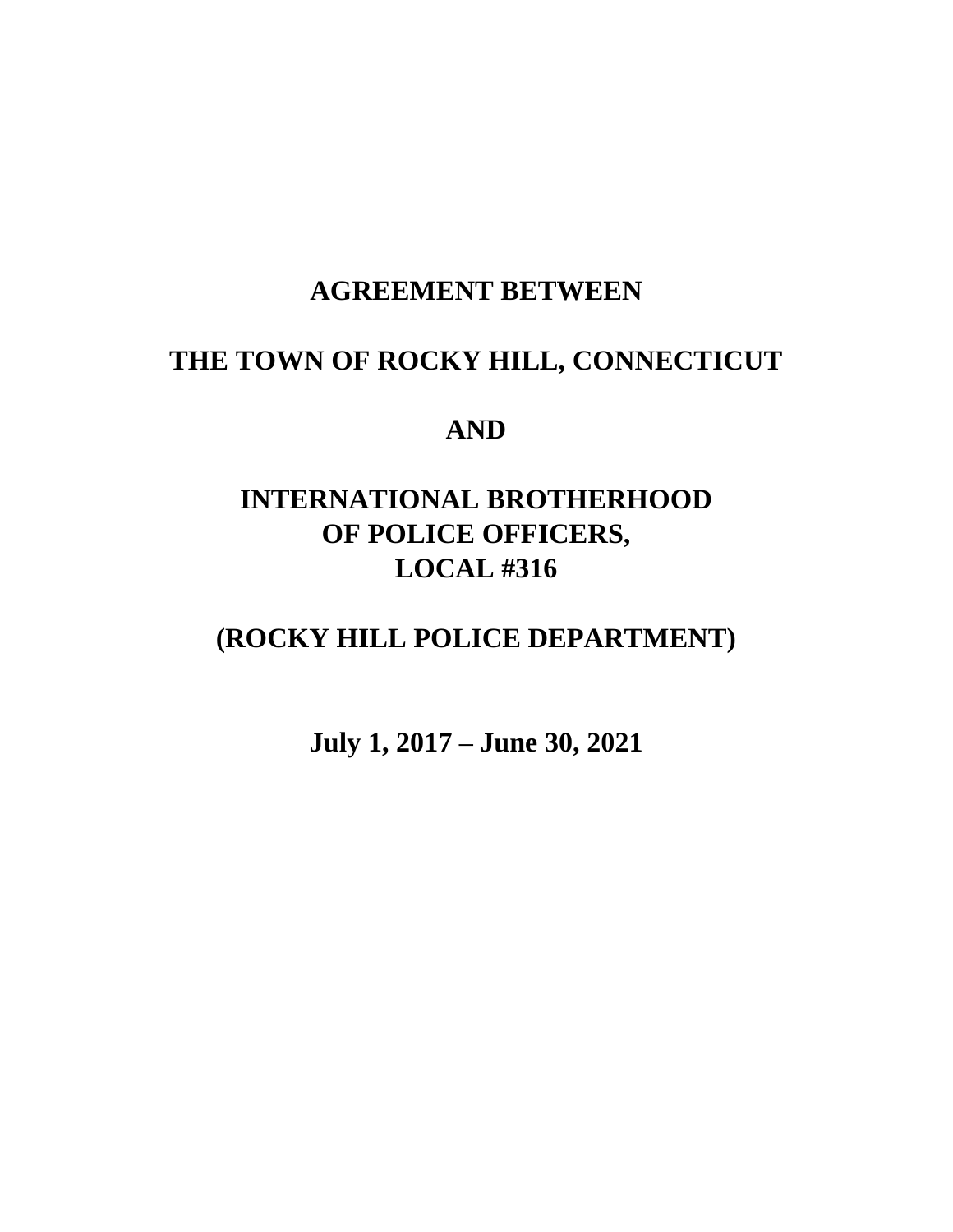# **Table of Contents**

| <b>ARTICLE 4 - PRIOR BENEFITS AND PRESERVATION OF RIGHTS  5</b> |      |
|-----------------------------------------------------------------|------|
|                                                                 |      |
|                                                                 |      |
|                                                                 |      |
|                                                                 |      |
|                                                                 |      |
|                                                                 |      |
|                                                                 |      |
|                                                                 |      |
|                                                                 |      |
|                                                                 |      |
|                                                                 |      |
|                                                                 |      |
|                                                                 |      |
|                                                                 |      |
|                                                                 |      |
|                                                                 |      |
|                                                                 |      |
|                                                                 |      |
| <b>ARTICLE 23 - WAIVER OF BARGAINING RIGHTS </b>                | . 34 |
|                                                                 |      |
|                                                                 |      |
|                                                                 |      |
|                                                                 |      |
|                                                                 |      |
|                                                                 |      |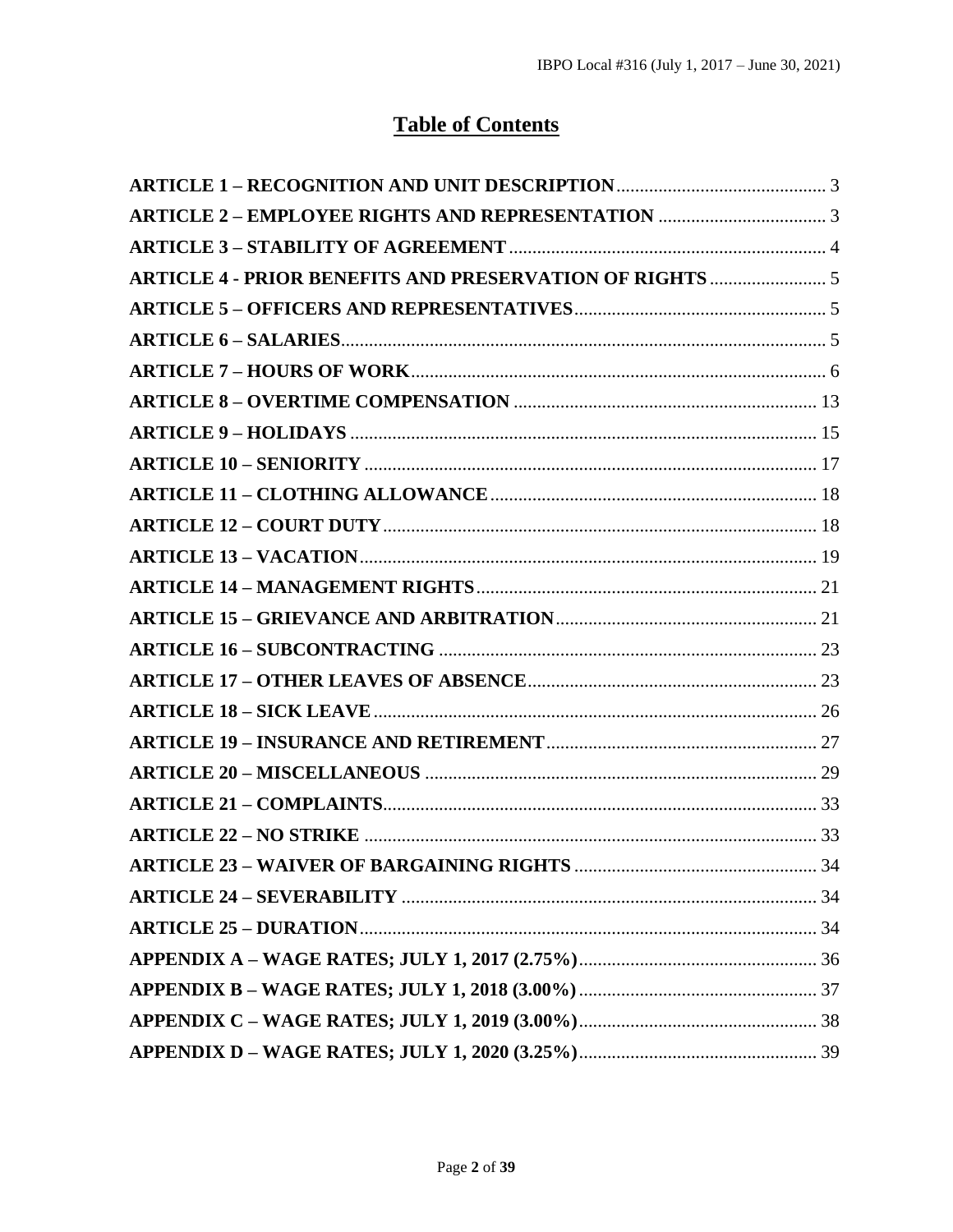This agreement is between the Town of Rocky Hill, Connecticut, (hereinafter referred to as the Employer), and the International Brotherhood of Police Officers, Local 316 (hereinafter referred to as the Union), for the purpose of establishing a better understanding of the rights and obligations of both the Town of Rocky Hill, as municipal employer, and the employees represented by the International Brotherhood of Police Officers, Local 316, in accordance with Public Act 159, "An Act Establishing a Municipal Employees Relation Act".

#### **ARTICLE 1 – RECOGNITION AND UNIT DESCRIPTION**

<span id="page-2-0"></span>**Section 1.** The Employer recognizes the Union as the exclusive bargaining agent for the purposes of collective bargaining relative to wages, pay related benefits and other conditions of employment of all employees of the unit. The Employer and the Union agree not to discriminate against employees covered by this Agreement on account of membership or non-membership in the Union.

**Section 2.** The Unit to which this Agreement is applicable consists of all regular uniformed and investigatory employees, including probationary (excluding layoff or discharge), up to and including Lieutenants, Dispatchers, and Animal Control Officer, but excluding all ranks above Lieutenants and excluding Police Chief, Deputy Chief, Part time Employees, School Crossing Guards and civilian employees.

**Section 3.** In addition to the specific reference to differences in benefits for various members of the bargaining unit, the following provisions do not apply to the Animal Control Officer: Article 7; Article 8 Section 3, 4 and 5; Article 12; Article 13 Section 4; Article 16; Article 20 Section 13 and 14.

**Section 4.** The Employer and the Union agree not to discriminate in any way against employees covered by this Agreement on account of their protected class status as defined by state or federal law.

#### **ARTICLE 2 – EMPLOYEE RIGHTS AND REPRESENTATION**

<span id="page-2-1"></span>**Section 1.** The members of the Union's bargaining committee who are scheduled to work a tour of duty during collective bargaining negotiations shall be granted a leave of absence without loss of pay or benefits for all meetings between the Employer, its agents or representatives, and the Union for the purpose of negotiating the terms of the contract or any supplements thereto.

**Section 2.** A Union representative, or the Chief Steward, shall be granted reasonable leave of absence without loss of pay or benefits for time required to discuss and process grievances with the employee or others involved and to participate in any grievance step as described in this contract or in any consequent arbitration procedures.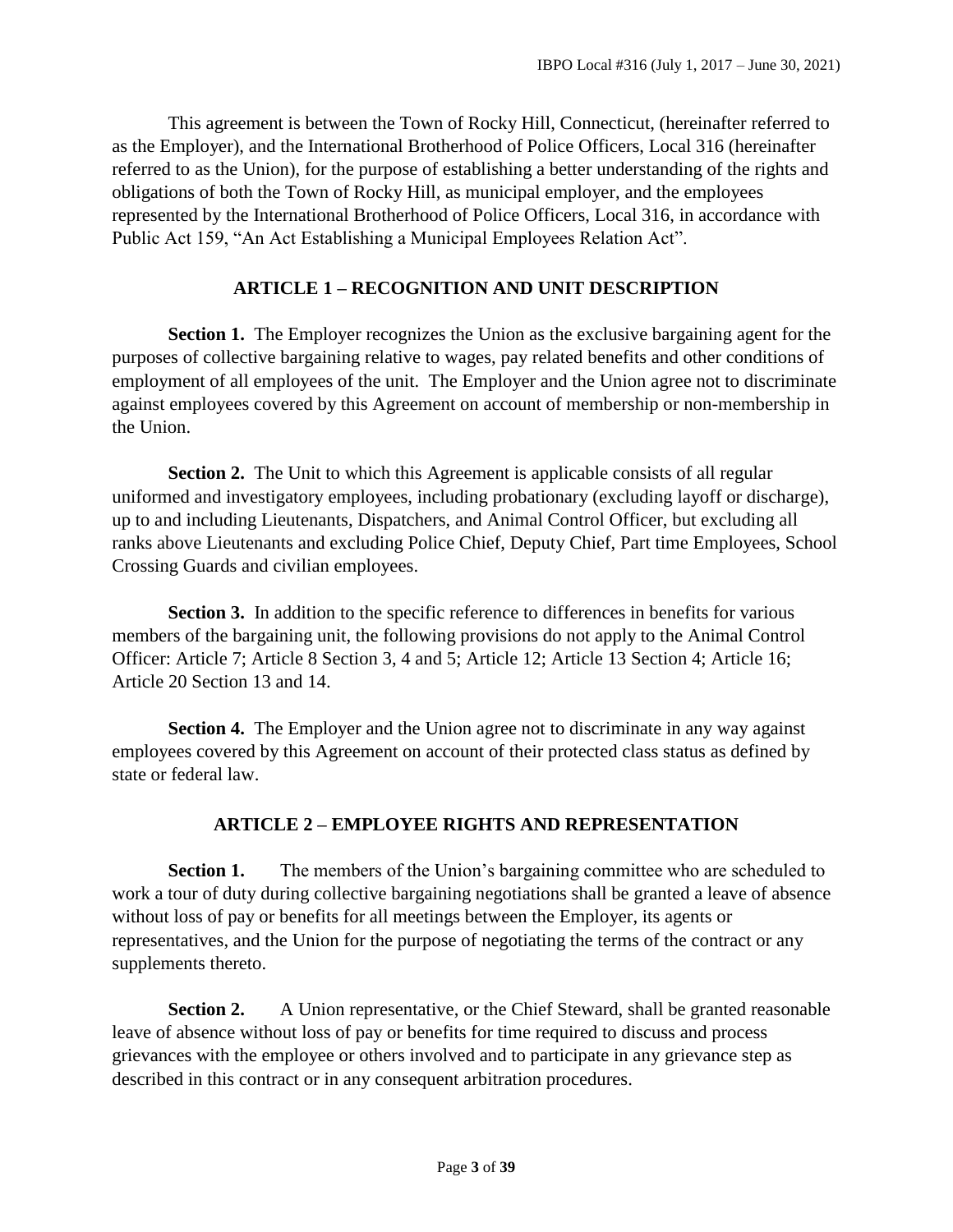**Section 3.** The Union officers and stewards shall be permitted to discuss official Union business: (a) with the Town Manager or his designee, (b) with the Chief of Police or his designee, (c) with employees prior to on duty roll call or following off duty roll call. There shall be no solicitation of employees for Union membership, or dues, during duty hours by Union or representatives.

**Section 4.** Union officers or representatives shall be granted leave of absence, but with no loss of pay, if formally requested to attend meetings of the Town Council other Town body on business that affects the members of the unit.

**Section 5.** Employees covered by this Agreement have the right to become or remain members of the Union without being subject to restraint or coercion from either the employer or Union.

**Section 6.** Each member of the bargaining unit who is employed by the Town on the effective date of this Agreement shall, as a condition of continued employment, either join the Union or pay a Union service fee as set by the Union as allowable by law. Each new employee shall, as a condition of continued employment, join the Union within sixty (60) days of commencing employment or shall pay a Union service fee as set by the Union as allowable by law.

**Section 6a.** The Union shall hold the Town harmless and indemnify the Town for any and all claims, judgements, loss or damage, including court costs, attorneys' fees, and other costs arising out of the enforcement of this Section 6, whether in judicial, administrative, arbitration or other proceedings.

**Section 7.** The Town, upon the written authorization of members of the Union, will make a bi-weekly payroll deduction for Union dues or for Union service fees.

**Section 8.** The Union agrees to indemnify and hold harmless the Town for any loss or damages arising from the operation of Section 7. It is also agreed that neither any employee nor the Union shall have any claim against the Town for any deductions made or not made, as the case may be, unless a claim or error is made in writing to the Town within thirty (30) calendar days after the date of such deductions were or should have been made.

### **ARTICLE 3 – STABILITY OF AGREEMENT**

<span id="page-3-0"></span>No amendment, alteration, or variation of the terms or provisions of this Agreement shall bind the parties hereto unless made and executed in writing by said parties.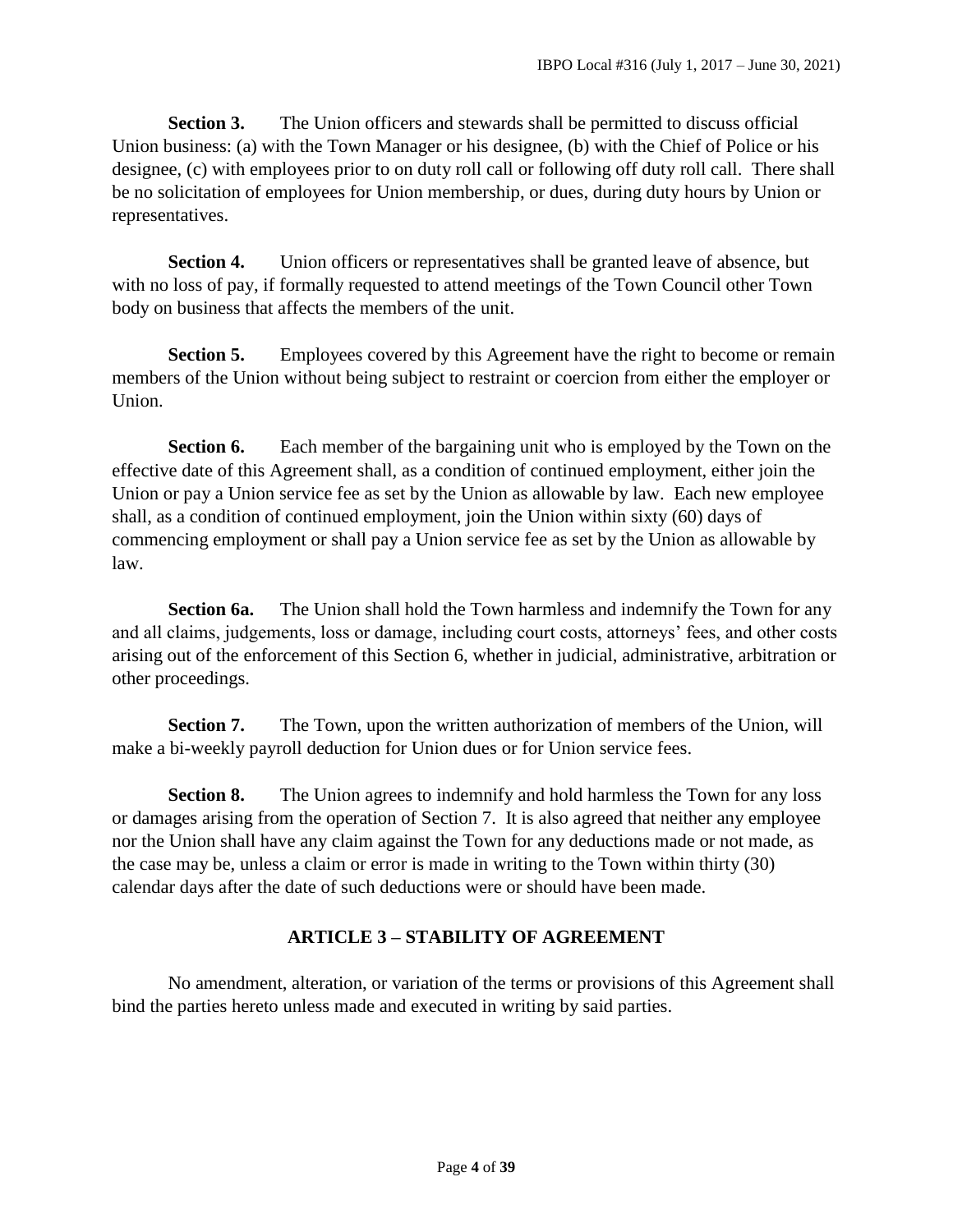#### **ARTICLE 4 - PRIOR BENEFITS AND PRESERVATION OF RIGHTS**

<span id="page-4-0"></span>Nothing in this Agreement shall be construed as abridging any prior rights, benefits or privileges that the employees of the Unit have enjoyed heretofore, except those specifically abridged or modified by this Agreement. Benefits provided in the Town's Personnel Rules shall not apply in areas in which the Union has chosen to negotiate.

#### **ARTICLE 5 – OFFICERS AND REPRESENTATIVES**

<span id="page-4-2"></span><span id="page-4-1"></span>The Union officers and representatives are as follows: President, Vice President, Secretary, Treasurer, Chief Steward and three (3) Stewards. The Union shall provide the Employer with a list of officers, Chief Steward and Stewards, and any change therein. None of the foregoing shall be recognized by the Employer until such written notice of election, or appointment, is received by the Employer from the President or Secretary of the Union.

#### **ARTICLE 6 – SALARIES**

| Effective July 1, 2017 | 2.75% General Wage Increase |
|------------------------|-----------------------------|
| Effective July 1, 2018 | 3.00% General Wage Increase |
| Effective July 1, 2019 | 3.00% General Wage Increase |
| Effective July 1, 2020 | 3.25% General Wage Increase |

**Section 1a.** Salaries shall be paid on a bi-weekly basis. Employees shall be paid for eighty (80) hours' work at straight time rates irrespective of the number of hours regularly scheduled to work during the bi-weekly pay period. This shall mean an employee scheduled to work nine (9), ten (10), or eleven (11) days during the bi-weekly pay period shall receive eighty (80) hours pay at straight time rates.

Pay for assigned overtime shifts, private and public duty assignments, and other assignments over and above an employee's regular shift shall continue to be paid in accordance with pertinent sections of this contract.

In the event of the employee's termination, the first paragraph of this section shall not apply. In this instance, the employee's final pay for work on regularly scheduled shifts shall be based upon the actual number of regular shifts worked.

**Section 1b.** Employees promoted within the Police Division shall advance to the next higher step on the wage scale but not less than their salary at the time prior to promotion.

**Section 2a.** Private Duty. An employee scheduled to work a private duty job (private duty is defined as a job requested by and paid for by a private entity) for any firm or individual will be paid for a minimum of four (4) hours, any time worked after the first four (4) hour block will be paid in additional four (4) hour blocks for each four (4) hours or portion thereof worked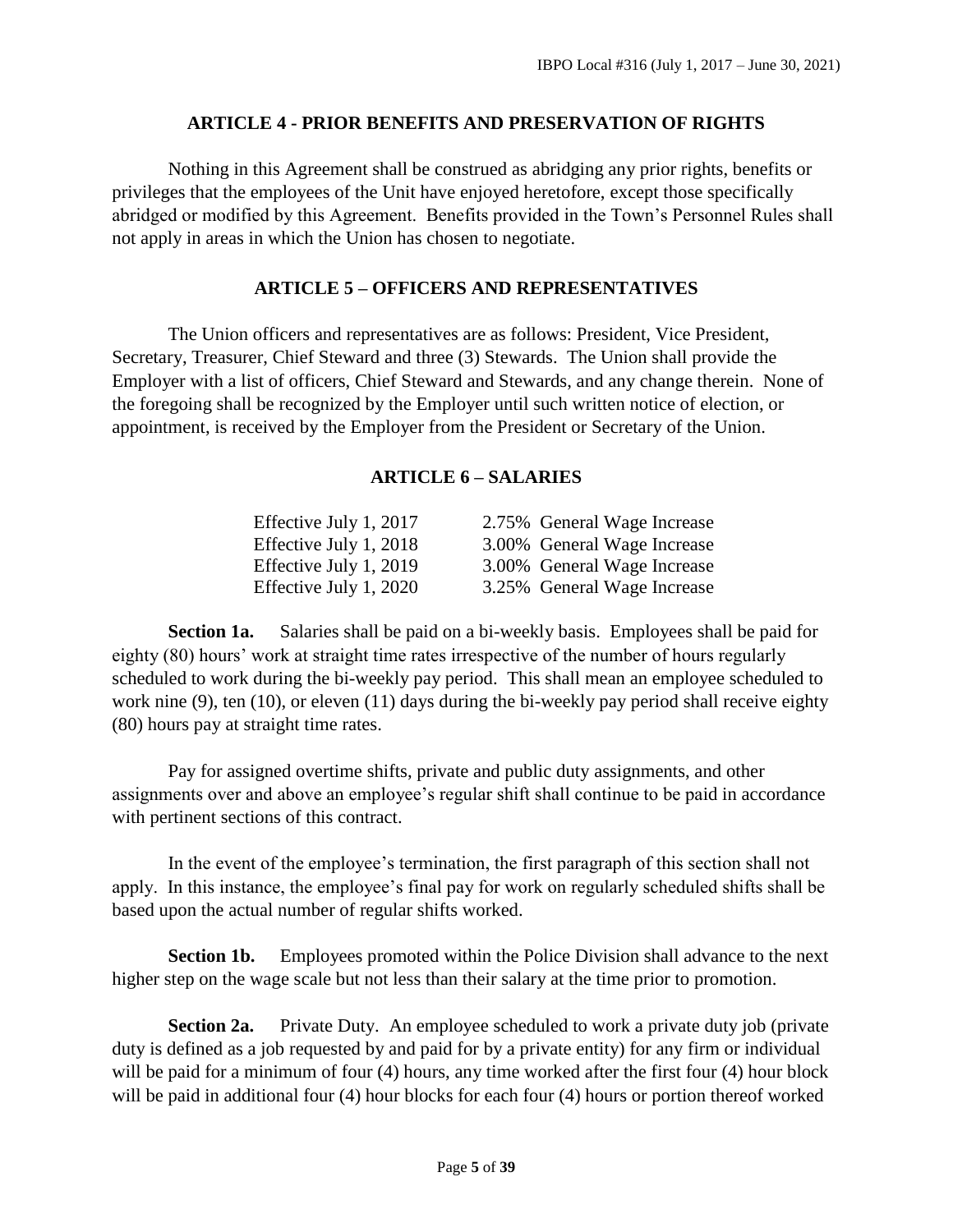at time and one-half (1 ½) his regular rate of pay. Payment for private duty will be made in four (4) hour increments. For each hour or portion thereof worked in excess of eight (8) hours, or any worked on a Saturday, Sunday, all contractual holidays listed in Article 9 of this Contract, or any hours worked between 2200 and 0700, the employee shall be paid at a rate of two (2) times his regular pay. Any portion of an hour shall be considered a full hour worked. Officers shall be paid a minimum of four (4) hours payment at one and one-half (1 ½) times his regular rate of pay for failure to provide a minimum of two (2) hours' notice of cancellation for a private duty job scheduled for less than eight (8) hours. Officers shall be paid a minimum of eight (8) hours payment at one and one-half times his regular rate of pay for failure to provide a minimum of two (2) hours' notice of cancellation for a private duty job scheduled with no specific end time, or private duty jobs scheduled for eight (8) hours or more.

**Section 2b.** Public Duty. An employee scheduled to work a public duty job (public is defined as a job requested for and paid for by another department of the town) for a regular four (4) hour shift or any portion thereof shall be paid for a full four (4) hours at time and one-half (1  $\frac{1}{2}$ ) his regular rate of pay. For each hour or any portion thereof worked between four (4) and eight (8) hours, payment shall be made in minimum one (1) hour increments at time and one-half (1 ½) his regular rate of pay. For every hour or portion thereof worked on a Sunday, all contractual holidays listed in Article 9 of this Contract, the employee shall be paid at a rate of two (2) times his regular rate of pay. Any portion of an hour shall be considered a full hour worked. Officers shall be paid the minimum four (4) hour payment at time and one-half  $(1 \frac{1}{2})$ his regular rate of pay for failure to provide a minimum of two (2) hour notice of cancellation.

**Section 2c.** Special Duty. Select assignments made by the Chief of Police or his designee, which are not defined or recognized as Public or Private Duty, shall be considered "Special Duty" (i.e. Memorial Day Parade) and will be assigned without the Union's requirement or expectation of advance notice, modification of pay rates, or additional compensation. Employees are not entitled to two (2) hours of advance notice of cancellation for Special Duty assignments.

#### **ARTICLE 7 – HOURS OF WORK**

#### <span id="page-5-0"></span>**Section 1. Patrol Division**

**Section 1a.** The regular shift for members of the Patrol Division shall be comprised of five (5), eight (8) hour work days with two (2) consecutive days off. "C" Squad will be 1500- 2300 or 1600-2400 hours. "B" Squad will be 0700-1500 or 0800-1600 hours. "A" Squad will be 2300-0700 or 2400 – 0800 hours. There shall be eighteen (18) job numbers consisting of the following shifts and days off: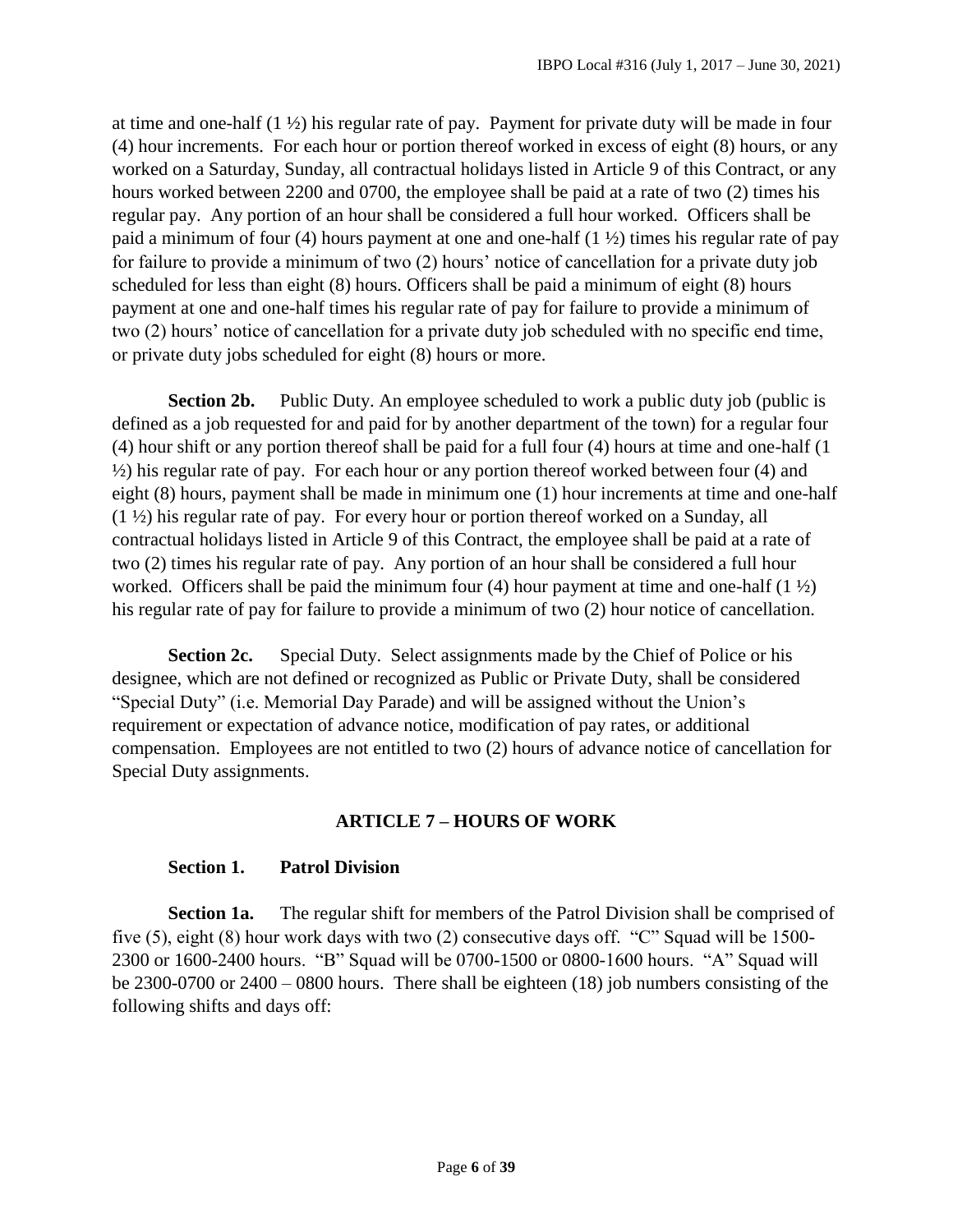| JOB#           | <b>SHIFT</b>   | <b>DAYS OFF</b> |
|----------------|----------------|-----------------|
| 1              | C Squad        | Sat/Sun         |
| $\overline{2}$ | <b>B</b> Squad | Sat/Sun         |
| 3              | A Squad        | Sat/Sun         |
| $\overline{4}$ | C Squad        | Sat/Sun         |
| 5              | <b>B</b> Squad | Sat/Sun         |
| 6              | A Squad        | Sat/Sun         |
| 7              | C Squad        | Mon/Tue         |
| 8              | <b>B</b> Squad | Mon/Tue         |
| 9              | A Squad        | Mon/Tue         |
| 10             | C Squad        | Mon/Tue         |
| 11             | <b>B</b> Squad | Thu/Fri         |
| 12             | A Squad        | Mon/Tue         |
| 13             | C Squad        | Thu/Fri         |
| 14             | <b>B</b> Squad | Thu/Fri         |
| 15             | A Squad        | Thu/Fri         |
| 16             | C Squad        | Mon/Tue         |
| 17             | <b>B</b> Squad | Mon/Tue         |
| 18             | C Squad        | Thu/Fri         |

**Section 1b.** When a new shift or a change in established shifts is proposed, the employer shall consult with designated union representatives and, after considering their recommendations, shall not take any action unless the decision is mutually agreed to in writing.

**Section 1c.** The union president shall appoint a union member to administer the patrol division bidding schedule. This person shall execute the bid and inspect the results for compliance with the patrol officers bid rules. Once inspected, the appointed union member shall turn the results over to the operations lieutenant no less than two (2) weeks prior to the start of the first day of the next bid selection period.

**Section 1d.** The bid shift period shall be for three (3), twenty-eight (28) day blocks of time. Patrol officers shall be assigned a time period in which to sign up according to seniority, from most senior to least, as determined from their date of hire. Officers may sign up as soon as the next most senior person has signed up. Patrol officers will forfeit their right to seniority if they do not bid their shifts during their allotted time period, unless an unforeseen and/or extraordinary circumstance prohibits them from bidding. Only a person who is a patrol officer at the time of the bidding process shall be allowed to bid except as permitted by Section 8 of this Article.

**Section1e.** Patrol officers shall not bid more than two (2) weekend off job numbers in the three (3) month period and may not bid the same job number more than once. There shall not be any changes or swaps in the bid schedule until the bidding process has been completed. Any violation of these procedures may result in the patrol officer's forfeiture of their bid selection as determined by the union appointed administrator.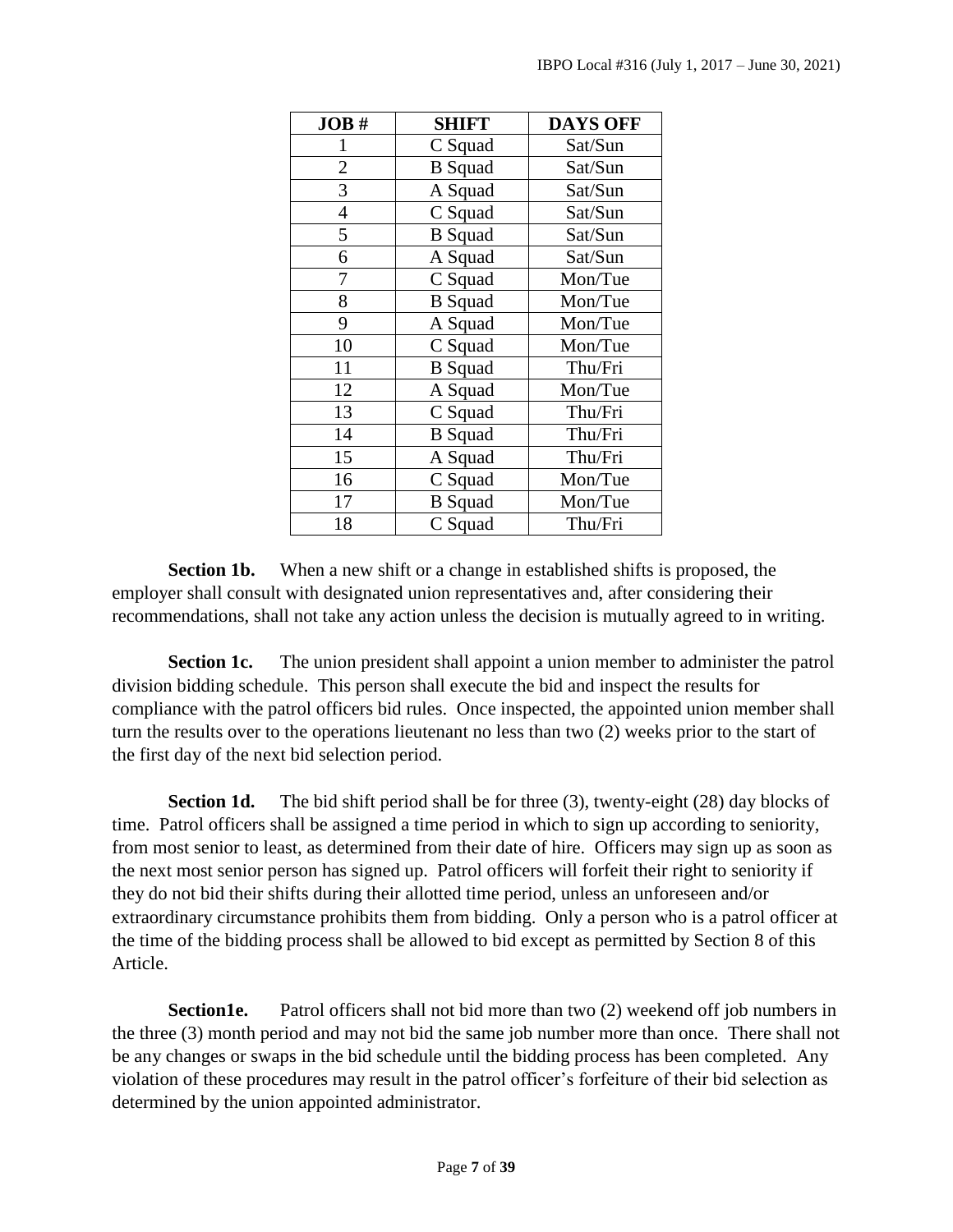**Section 1f.** The Town shall retain the right to determine the number of permanent patrol shift assignments. Should there be a reduction in the number of patrol officers in the patrol division, shift assignment numbers will be eliminated from bid eligibility in reverse order starting with the elimination of Job 18 first, then 17, then 16. The total number of available job numbers will always correspond with the number of bid eligible patrol officers, but the total number of available job numbers to bid from will not be less than fifteen (15).

**Section 1g.** The four (4) least senior patrol officers will be designated as floaters. The least three (3) senior of these patrol officers shall be assigned to a twenty-eight (28) day schedule by the Chief, as he deems necessary. The shift shall be assigned with the same two (2) consecutive days off for that twenty-eight (28) day period. These three (3) patrol officers will not be included in the patrol officers bid schedule unless the total number of patrol officers allowed to bid is at fifteen (15) or less. The Chief may float any of the four (4) least senior patrol officers from their assigned shift to another as he deems necessary provided they receive notice of such change at least seventy-two (72) hours prior to the start of the new shift. No floater may be scheduled to work consecutive shifts. When a designated floater is one of the fifteen (15) most senior patrol officers, he/she will bid in the normal process. Although their days off and shifts are established by the bid, nothing shall preclude the Chief from floating them to another shift provided at least seventy-two (72) hours' notice has been given and their days off remain the same. A floater, on their last workday of the week if on "A" squad cannot be floated to "C" squad infringing on their forty-eight (48) hours off time. Nothing shall preclude floaters from being eligible for overtime assignments under Article 8 on the same basis as any other patrol officer.

**Section 1h.** Whenever an employee is removed from their assigned duties for whatever reason (such as temporary assignments to other divisions, worker's comp leave, maternity leave, extended sick leave, etc.) they shall lose all privileges to their previously bid job assignments for that time period. If an employee should return to their assigned duties, they shall fill their previously bid job if they return to patrol duty, beginning more than two (2) weeks prior to the start of that shift. If they return with less than two (2) weeks prior to the start of the next shift, they shall fill any empty job number(s) of their choice upon their return to the assigned schedule until the next three (3) month bid period in which they have an opportunity to make a bid selection. If an employee knows of their return date to assigned duties during their posted bid selection period, they may begin bidding for the first full twenty-eight (28) day bid period subsequent to their division schedule.

**Section 1i.** At the discretion of the shift commander for patrol officers and the commander of the detective division for personnel assigned to the detective division, members of the bargaining unit may be allowed to alter the hours of their assigned shift (known as "flextime"). The use of flextime will be by mutual agreement of both parties. The use of flextime shall neither cost the Town any overtime nor reduce the manpower to a level not consistent with present practices. The officer shall work a full eight (8) hour shift with the exception of authorized leave. Once granted, flextime shall not be withdrawn by the Town with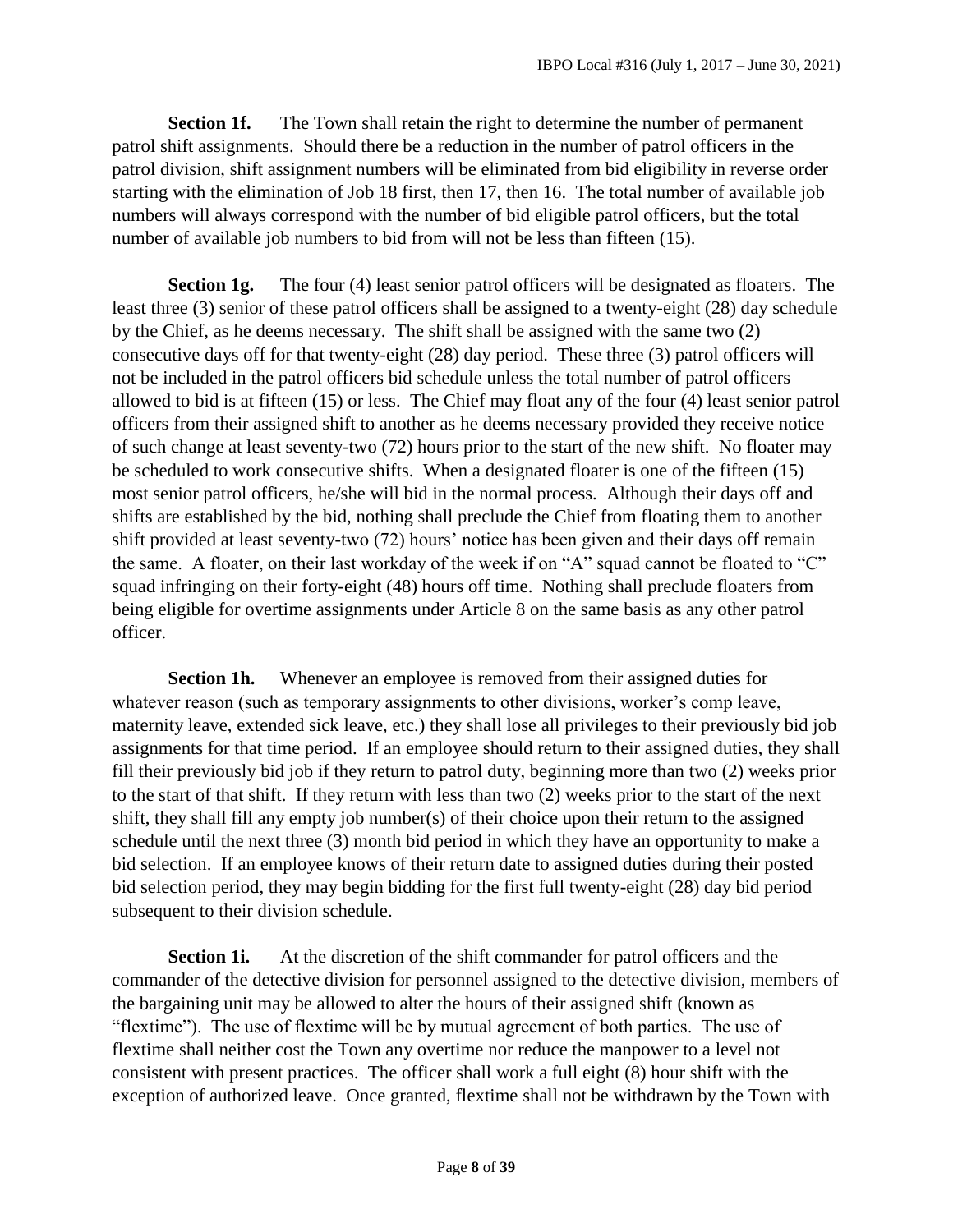less than forty-eight (48) hours' notice to the affected officer. The purpose of flextime is to allow members of the bargaining unit to adjust the hours of work slightly from their assigned shift. Nothing in this section shall infringe upon the right of the bargaining unit under Section 1k of this Article (shift swaps). Flextime shall be considered on a case-by-case basis and is not intended for long term or routine occurrences.

**Section 1j.** Any employee may substitute for another employee on a single shift basis upon the approval of the shift commander whose shift is affected. The employee requesting such substitution should make every effort to make the request forty-eight (48) hours prior to the proposed substitution. Such substitution shall only be denied if it would impose an additional cost to the Town.

**Section 1k.** Nothing shall preclude any employee from swapping shifts with another employee for the twenty-eight (28) day work schedule provided that it does not result in additional cost to the Town. Such employee shall request the approval of such swap from the administrative lieutenant at least fourteen (14) days prior to the start of the twenty-eight (28) day work schedule and such approval shall not be unreasonably denied and may not be denied on the grounds of an employee's productivity, attendance or discipline. Such swaps shall only be permitted among employees of the same rank. When a vacancy occurs in the patrol division schedule, any patrol officer may request to swap to that job number, and may be denied that swap only if said swap incurs additional overtime.

**Section 11.** When a vacancy occurs in the position of a dispatcher, a patrol officer will not be scheduled into a dispatcher's schedule. This shall apply to vacancies, which are of a prolonged nature and are reasonably foreseen by the department. This is not to change existing policies with respect to filling dispatching vacations, sickness (except prolonged) or other dispatching vacancies of a short duration. Nothing herein precludes the Town from using a patrol officer to fill dispatching vacancies not inconsistent with the contract, past practice and this agreement. The Town agrees to assign only those dispatch-qualified officers who are on the same shift as the vacancy. Nothing herein shall further preclude the Town from using a patrol officer, who is on light duty status, to fill dispatching vacancies not inconsistent with Article 20, Section 25 of the contract.

**Section 1m.** When a vacancy occurs in the position of Detective or Youth Officer, the Chief shall post a notice to fill said vacancy, and shall require all interested officers to apply in writing within thirty (30) days of posting. In choosing an applicant for assignment to the vacant position, the Chief shall consider seniority, performance evaluations, and any other criteria, which he deems necessary and appropriate. Assignment to the Detective/Youth Division shall not be considered a promotion or permanent position for officers appointed after July 1, 2002. Those officers appointed prior to this date shall receive a five thousand dollar (\$5,000) annual increase payable bi-weekly. Any officer temporarily assigned to the Division at the time of the signing of this contract will continue to receive the stipend in the manner he/she is currently paid for the duration of their time in the Division and shall discontinue receiving said payments once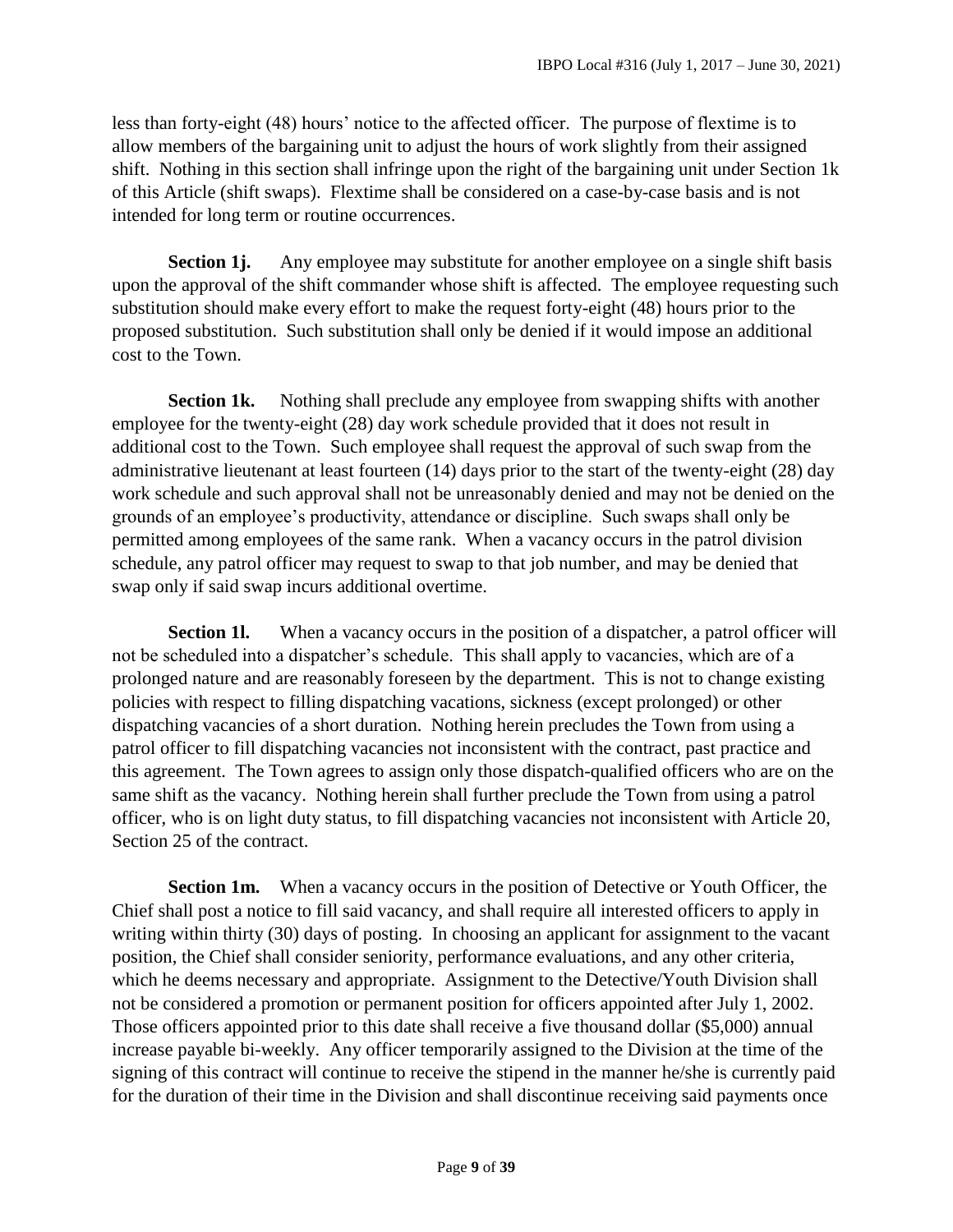reassigned from the Detective/Youth Division. Those officers assigned after that date shall serve at the discretion of the Chief. Those officers other than the Detective CO assigned after the signing of this contract shall receive a five thousand dollar (\$5,000) annual stipend paid quarterly on September  $30<sup>th</sup>$ , December  $31<sup>st</sup>$ , March  $31<sup>st</sup>$ , and June  $3<sup>rd</sup>$ , and shall discontinue receiving said pay increase once reassigned from that Division.

Within the Detective/Youth Division, positions shall be assigned by the Chief. Assignments for shifts shall be made by bid with preference to seniority within the Detective/Youth Division and shall be administered by the Detective CO with approval of the Chief. Staffing levels on shift shall be determined by the Detective CO with approval of the Chief based on caseload and department needs. Under an emergency situation either deemed or determined by the Chief, he shall be allowed to reassign members of the Detective/Youth Division to a different shift with reasonable notice.

**Section 1n.** If an employee is assigned to training, the employee is not to be used in a patrol/supervisory function or capacity during the assigned shift.

#### **Section 2. Communications Division**

**Section 2a.** The Communications Division bid shift period shall be for three (3), twenty-eight (28) day blocks of time. Dispatchers shall bid shifts within the bid period according to seniority from most senior to least senior. Any Dispatcher that fails to place a bid within the allotted time frame listed on the bid sheet shall forfeit their bid and will be placed last in the bid cycle. The Union shall be responsible to post the bid sheet.

|                | <b>MON</b>     | <b>TUE</b> | <b>WED</b>     | <b>THU</b> | <b>FRI</b>     | <b>SAT</b>     | <b>SUN</b>     |
|----------------|----------------|------------|----------------|------------|----------------|----------------|----------------|
|                |                |            |                |            |                |                |                |
| A SQUAD        |                | 1          | 1              |            | 1              | X              | X              |
|                | $\overline{2}$ | X          | X              | X          | $\overline{2}$ | $\overline{2}$ | $\overline{2}$ |
|                |                |            |                |            |                |                |                |
| <b>B SQUAD</b> | 3              | 3          | 3              | 3          | 3              | X              | X              |
|                | X              | X          | $\overline{4}$ | 4          | 4              | 4              | 4              |
|                | 5              | 5          | 5              | X          | X              | 5              | 5              |
|                |                |            |                |            |                |                |                |
| <b>C SQUAD</b> | 6              | 6          | 6              | 6          | 6              | XX             | XX             |
|                | X              | X          | 7              | 7          | 7              |                |                |
|                | 8              | 8          | 8              | X          | X              | 8              | 8              |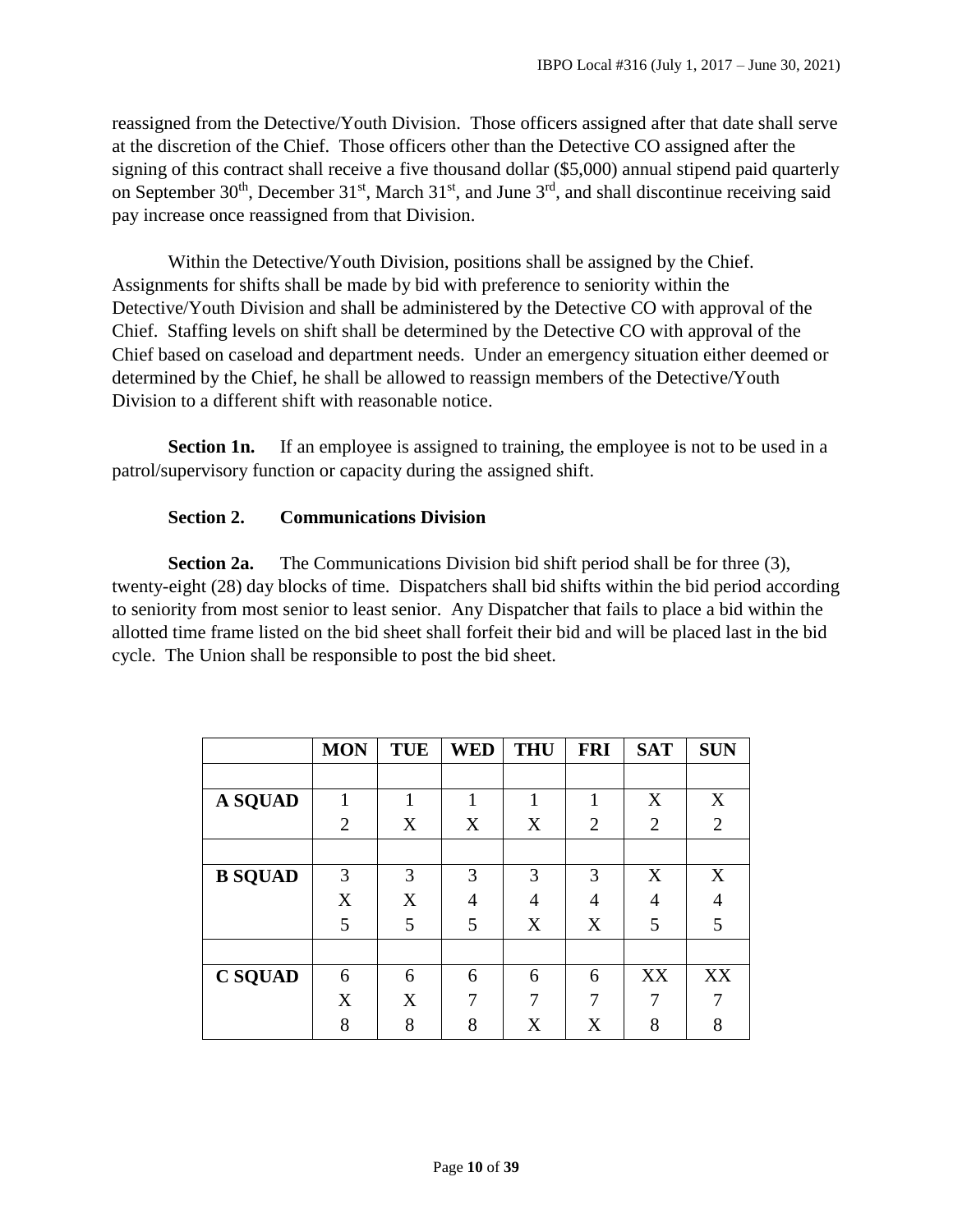| JOB#                        | <b>SHIFT</b>                | <b>DAYS ON</b>       | <b>DAYS OFF</b>    |
|-----------------------------|-----------------------------|----------------------|--------------------|
| 1                           | A                           | Monday - Friday      | Saturday & Sunday  |
| $\mathcal{D}_{\mathcal{L}}$ | A                           | Friday - Monday      | Tuesday - Thursday |
| 3                           | B                           | Monday - Friday      | Saturday & Sunday  |
| 4                           | B                           | Wednesday - Sunday   | Monday & Tuesday   |
| 5                           | R                           | Saturday – Wednesday | Thursday & Friday  |
| 6                           | $\mathcal{C}_{\mathcal{C}}$ | Monday – Friday      | Saturday & Sunday  |
| 7                           | $\mathcal{C}_{\mathcal{C}}$ | Wednesday - Sunday   | Monday & Tuesday   |
| 8                           | $\mathcal{C}_{\mathcal{C}}$ | Saturday - Wednesday | Thursday & Friday  |

"A" Squad shall be  $2300 - 0700 / 10$  hour shift shall be  $2100 - 0700$ 

"B" Squad shall be  $0700 - 1500$ 

"C" Squad shall be 1500 – 2300

**Section 2a.** Dispatchers will not be allowed to bid the same job number more than twice per bid. There shall not be any changes to an employee's bid if the next senior employee has already bid. There shall not be any swaps in the bid schedule until the bidding process has been completed.

**Section 2b.** Nothing shall preclude any employee from swapping shifts with another employee for the twenty-eight (28) day work schedule provided that it does not result in any additional cost to the Town. Shift swap forms shall be submitted no less than fourteen (14) days prior to the start of the twenty-eight (28) day work schedule to the ranking officer that coordinates schedules. Such approval shall not be measuredly denied and may not be denied on the grounds of the employee's productivity, attendance, discipline, or as a floater. This does not affect the ability of employees swapping single shifts among each other, providing there is no additional cost to the Town.

**Section 2c.** Full staffing of the Communications Division will be eight (8) full-time employees. A minimum staffing level of two (2) dispatchers will be assigned to dispatch from 0700-2300 on a work day.

**Section 2d.** Should there be a reduction in the number of Dispatchers within the division, job numbers will be eliminated from bid eligibility in the following order: Job #2 and then Job #6. If there is staffing to the Communications Division of less than six (6) full-time employees, a temporary schedule will be developed and agreed upon by the Town and the Union. If staffing of the Communications Division falls below a level of six (6) full-time employees, Management has the right, with notification and consultation with the Union, to suspend the minimum staffing level of two (2) Dispatchers 0700-2300 on a work day, until such levels are six (6) full-time employees or more.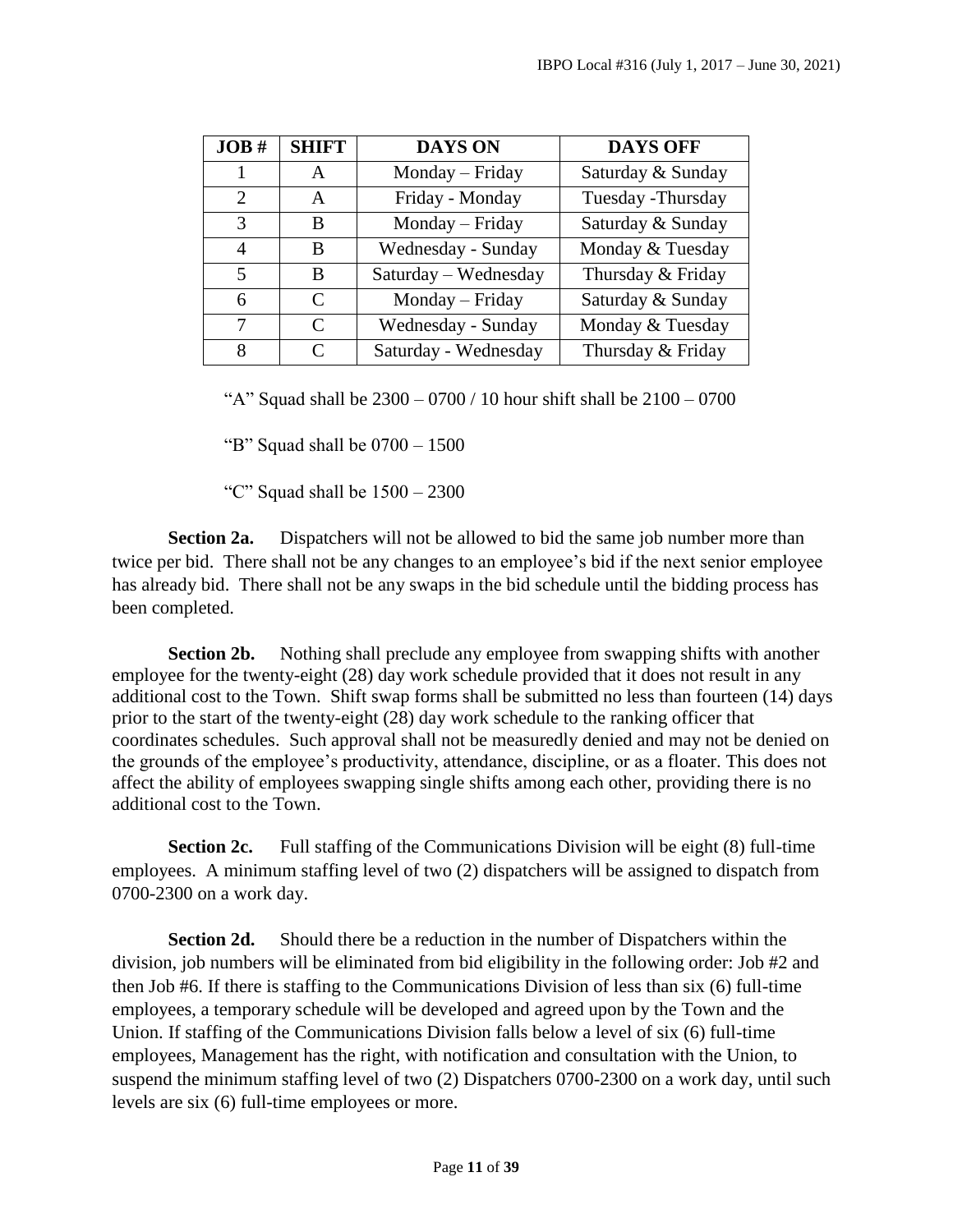**Section 2e.** When a new shift change in established shifts is proposed, or addition of full time positions that will make staffing greater than eight (8), the employer shall consult with the designated union representatives, and after considering their recommendations, develop a schedule.

**Section 2f.** Part-time Dispatcher shifts will be posted no less than twenty eight (28) days prior to the start of the twenty eight (28) day work schedule.

#### **Section 3. Patrol Sergeants Division**

**Section 3a.** The regular shift for members of the Patrol Sergeants Division shall be comprised of five (5), eight (8) hour work days with two (2) consecutive days off. "A" Squad SCO normal schedule hours will be 2300 – 0700 hours. "B" Squad SCO normal schedule hours will be  $0700 - 1500$  hours. "C" Squad SCO normal schedule hours will be  $1500 - 2300$  hours. There will be six (6) job numbers consisting of the following shifts and days off:

| JOB# | <b>SHIFT</b>  | <b>DAYS OFF</b> |
|------|---------------|-----------------|
|      | "B" Squad SCO | Sat/Sun         |
|      | "B" Squad SCO | Thu/Fri         |
| 3    | "C" Squad SCO | Sat/Sun         |
|      | "C" Squad SCO | Thu/Fri         |
| 5    | "A" Squad SCO | Sat/Sun         |
|      | "A" Squad SCO | Mon/Tue         |

**Section 3a.** The Patrol Sergeants Division bid shift period shall be for three (3), twenty-eight (28) days blocks of time. Sergeants will bid shifts within the bid period according to class seniority from most senior to least senior. Any Sergeant that fails to place a bid within the allotted timeframe shall forfeit their bid and will be placed last in the bid cycle. The Union shall be responsible to post the bid sheet.

**Section 3b.** Sergeants will not be allowed to bid consecutive job numbers and not be allowed to bid consecutive weekend off job numbers (Job #1, 3, 5) inclusive of the previous bid cycle. There shall not be any changes to an employee's bid if the next senior employee has already bid. There shall not be any swaps in the bid schedule until the bidding process has been completed.

**Section 3c.** Nothing shall preclude any employee from swapping shifts with another employee for the twenty-eight (28) day work schedule provided that it does not result in additional cost to the Town. Shift swap forms shall be submitted no less than fourteen (14) days prior to the start of the twenty-eight (28) day work schedule to the ranking officer that coordinates schedules. Such approval shall not be measuredly denied and may not be denied on grounds of the employee's productivity, attendance, or discipline. This does not affect the ability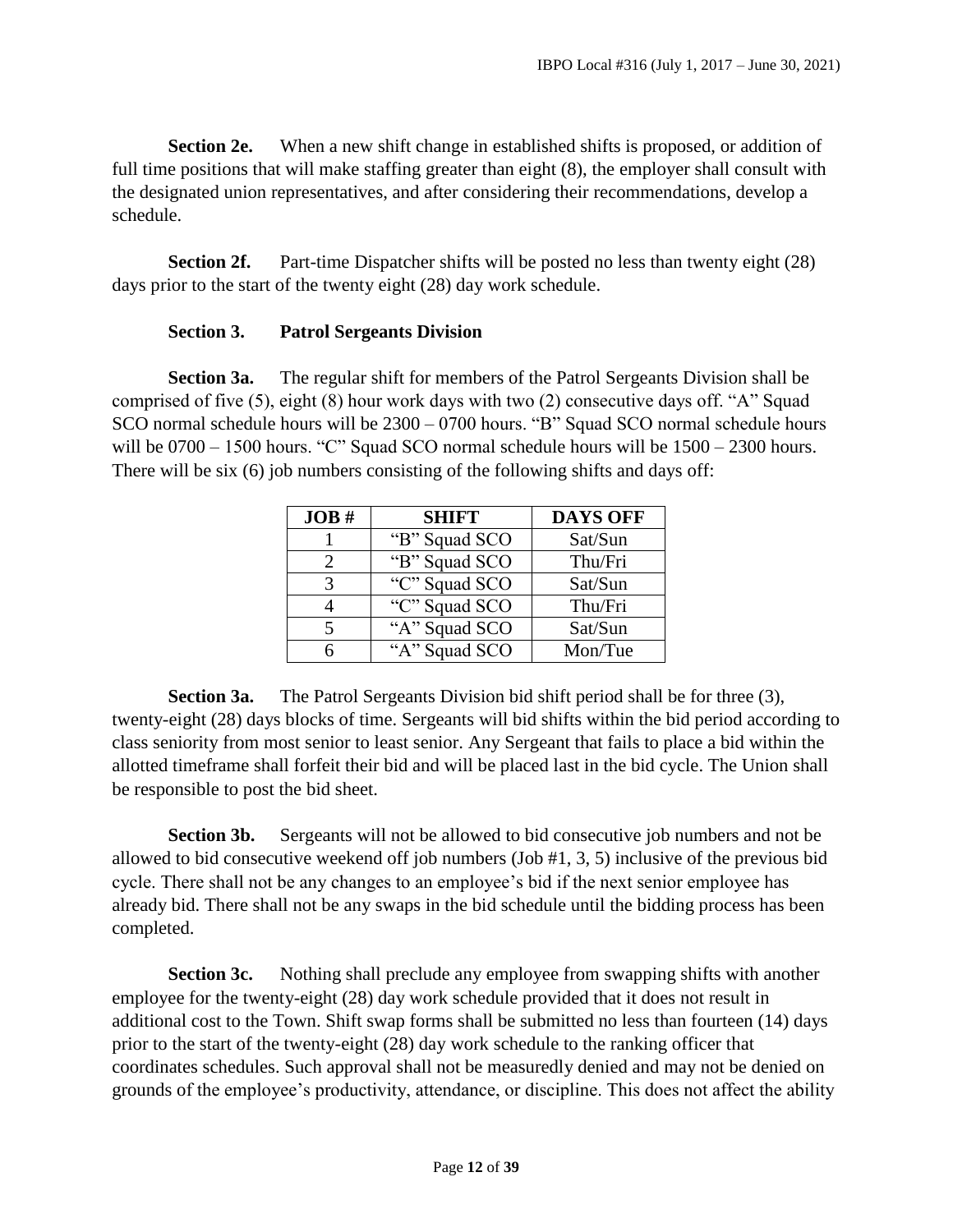<span id="page-12-0"></span>of the employees swapping single shifts among each other providing there is no additional cost to the Town.

#### **ARTICLE 8 – OVERTIME COMPENSATION**

**Section 1.** Overtime shall be paid for authorized work in excess of forty (40) hours per week or eight (8) hours per day and shall be paid at the rate of time and one-half (1 ½) for all hours so worked.

**Section 2.** Time paid, but not worked, due to illness, shall be considered as time worked for the purpose of computing overtime.

**Section 3a.** Overtime rates shall be paid for not less than two (2) hours to any employee called back to work for duty that is not contiguous, either before or after, to such employee's regular shift or last duty assignment. Overtime rates shall be paid for not less than four (4) hours to any employee called back to work between the hours of 12 AM to 8 AM, for duty that is not contiguous either, before or after, to such employee's regular shift or last duty assignment. In the event an officer is required to work beyond the end of his shift for a period of less than two (2) hours, overtime will be paid in increments of one quarter  $(½)$  of an hour.

**Section 3b.** Except in cases of emergency, an employee shall not be required to work more than a half  $(\frac{1}{2})$  shift in addition to his regular shift.

**Section 3c.** In the event that an "order in/hold over" situation arises for four (4) hours or more, a separate order in/hold over roster shall be established. Said roster shall be initially established based on reverse order of seniority and maintained on a rotational basis.

An employee shall be excluded from such an order in/hold over that would require him/her to work on an authorized day of leave, or on a regularly scheduled day off, including such days that the employee is working an overtime shift, unless no other employee is eligible to be ordered in/held over.

An employee shall be excluded from such an order in/hold over when he/she is assigned to training unless no other employee is eligible to be ordered in/held over.

Employees shall be given a minimum of seven (7) hours of time off between shifts unless no other employee is eligible to be ordered in/held over.

**Section 4.** The Chief, or his representative, shall establish overtime rosters, which shall be initially established on a seniority basis and maintained on a rotational basis. Regular personnel shall be given first preference for all overtime assignments, including assignments for private duty and public duty.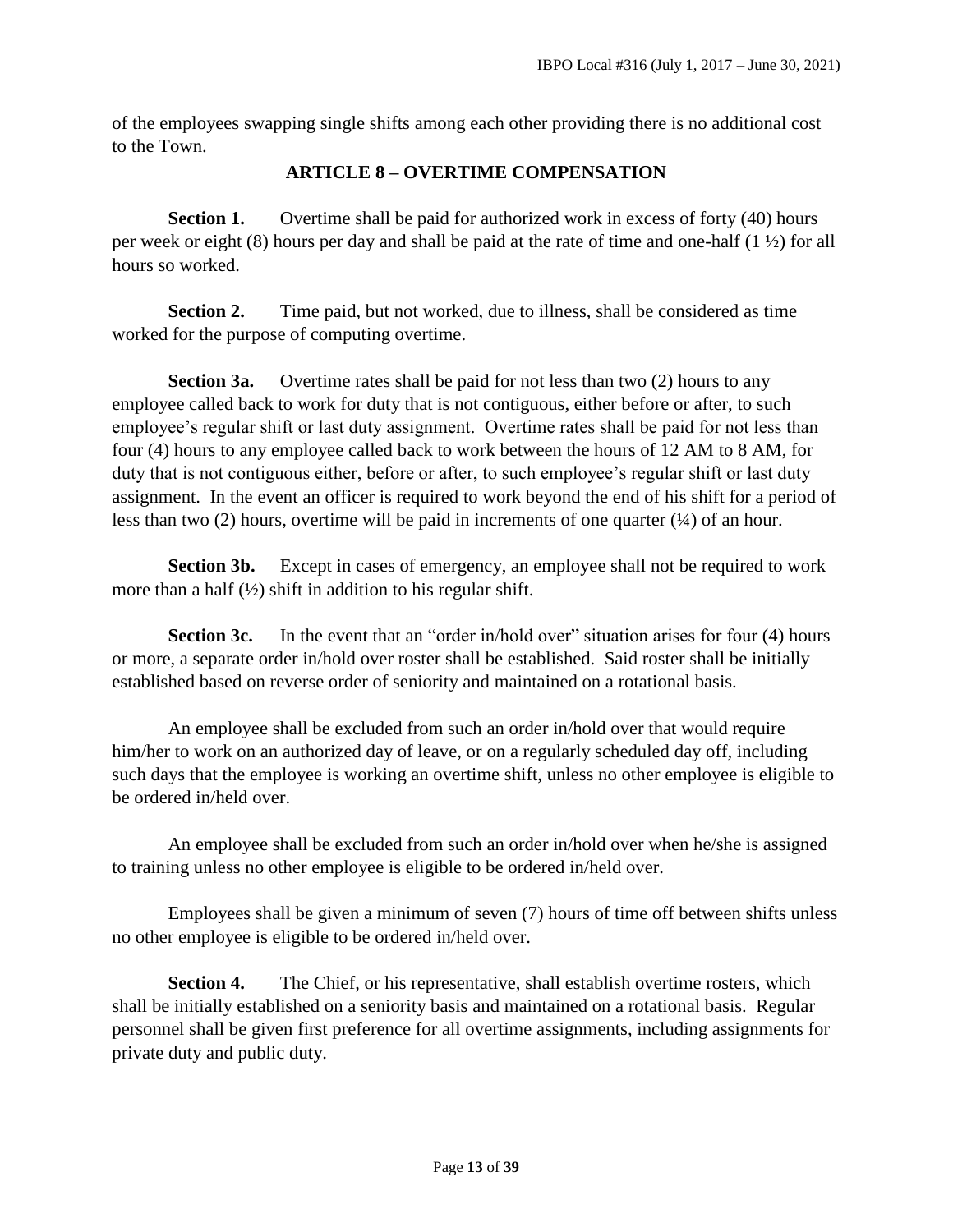**Section 4a.** The Chief or his representative(s) shall fill all overtime by the use of a single computer overtime list initially established according to rank seniority (i.e. Sr. to Jr. Patrolman, Sr. to Jr. Youth Officer, Sr. to Jr. Detective, Sr. to Jr. Sergeant, Sr. to Jr. Lieutenant). When overtime needs to be filled, the individual who is at the top of the computer overtime list, at the rank where the vacancy exists, shall be offered that overtime first.

Should that individual decline the offered overtime, he/she shall maintain their computer overtime list position and that overtime shall then be offered to the next individual on the computer overtime list. Such process shall continue until the overtime is filled. When the overtime is filled, the individual who has accepted and been assigned such overtime is to be recorded as being assigned such on the computer overtime list thus causing his/her name to be rotated to the bottom of the computer overtime list.

**Section 4b.** In accordance with current practice, the following procedures shall be employed:

- All district overtime defined as open district assignments shall be offered only to patrol officers before being offered to any Detective or Supervisor.
- All dispatch overtime shall be offered to full time dispatchers before being offered to part time dispatchers and to any sworn personnel.
- All detective overtime shall be offered only to detectives.
- All supervisor overtime shall be offered only to supervisors. Lieutenants are only eligible for such supervisory shift overtime that is not being filled by a Sergeant, whether that is eight (8) hours or four (4) hours or any increment thereof. If a Sergeant is willing to fill a portion of a shift and no other Sergeant is willing to cover the remaining portion of the shift the Lieutenants do not have bumping rights to cover the entire shift, the Lieutenants will only be eligible to cover those hours left unfilled.
- Any individual assigned overtime on a mission specific basis that is overtime not offered to other members, such as, but not necessarily limited to D.A.R.E., for four (4) hours or more, shall have their name rotated to the bottom of the computer overtime list.
- All other overtime including but not necessarily limited to Private Duty, Public Duty and Special Assignments, shall be offered on the basis of position on the Computer overtime list with the individual at the top of the list being offered the overtime first.

**Section 4c.** Regular personnel shall be given first preference for all overtime assignments including assignments for private duty and public duty. Should no such regular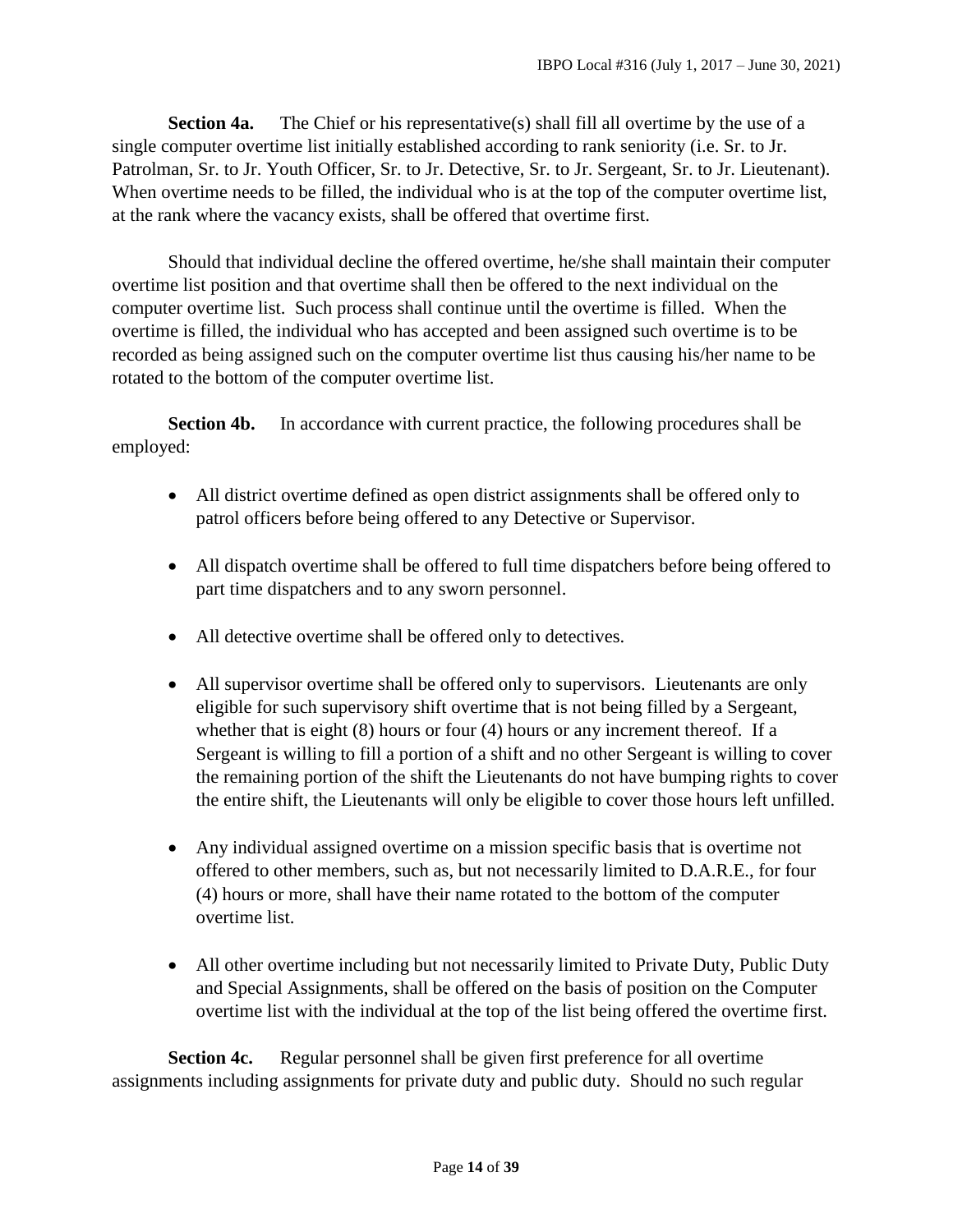personnel be willing to accept the overtime assignment, the Town shall have the right to fill the assignment with a Supernumerary.

**Section 4d.** In the case of vacancies in the position of dispatcher, regular personnel shall be given first preference for overtime assignments but this does not preclude the employer's utilizing part-time dispatchers. Full time dispatchers shall be given first preference for overtime prior to utilizing part-time dispatchers with respect to filling dispatching vacancies.

**Section 5.** All employees shall be given as much advanced notice as possible prior to the start of an overtime assignment and, if possible, a minimum of four (4) hours.

**Section 6.** Pay for overtime shall be in addition to and not in lieu of vacation and holiday pay, and will be remitted to employees on a bi-weekly basis.

**Section 7.** The Town shall have the right to determine whether compensatory time will be paid at current earnings or banked as compensatory time. Compensatory time may be used if the employee opts to take compensatory time he/she may accumulate up to forty (40) hours quarterly. Compensatory time earned must be used within ninety (90) days or it will be paid at the current rate of pay. Compensatory time may not be used for private/public duty. Employees will be responsible for tracking their own compensatory time. Employees allowed to accumulate compensatory time must have Departmental approval to utilize said time. Compensatory time off requests will not be approved more than five (5) days prior to the leave date being requested. Compensatory time will not be granted if it creates overtime. Once an employee's compensatory leave request has been granted said employee is not responsible to fill in vacancies if such should arise.

#### **ARTICLE 9 – HOLIDAYS**

#### <span id="page-14-0"></span>**Section 1.**

The following days, or portions thereof, shall be considered as paid holidays:

| New Year's Day          | Columbus Day                      |
|-------------------------|-----------------------------------|
| Martin Luther King Day  | Thanksgiving Day                  |
| President's Day         | Friday After Thanksgiving         |
| Good Friday             | 1/2 Workday Before Christmas      |
| <b>Memorial Day</b>     | Christmas Day                     |
| <b>Independence Day</b> | 1/2 Workday Before New Year's Day |
| Labor Day               |                                   |

Veteran's Day will be considered a paid holiday until July 1, 2017, after which employees will not be entitled to take this day as a paid holiday.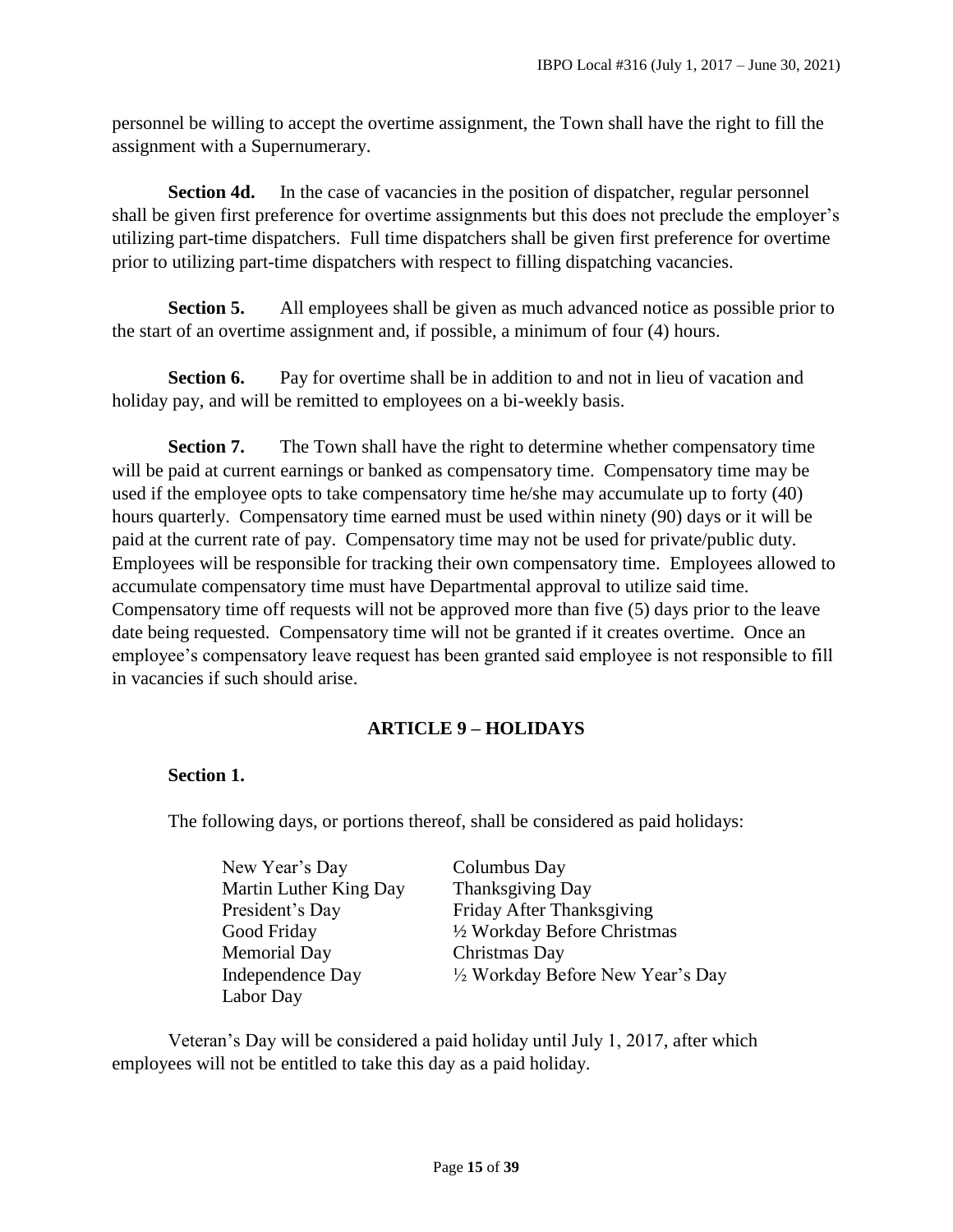**Section 2a.** Employees who work their regularly scheduled shift on the foregoing holidays shall receive two and one-half (2-1/2) times their regular pay. If the employee elects to take time off rather than additional pay, hours off shall be one and one-half (1-1/2) hours off for each one (1) hour worked.

**Section 2b.** Employees who work any hours on a holiday in addition to their regularly scheduled shift shall receive two and one-half  $(2-1/2)$  times their regular rate of pay for all hours so worked.

**Section 2c.** Employees regularly scheduled off on a holiday and who work on that day shall be compensated in accordance with Section 2(a) of this Article.

**Section 3.** When one of the foregoing holidays falls on an employee's day off or during his vacation or sick leave, the employee shall have the right to an additional day of vacation or leave or day off. When holiday falls on day off, employee has day off and eight (8) hours pay.

**Section 4.** Holiday time must be utilized in the budget year it is earned, and unused holiday time will be paid out at the end of the fiscal year in which it is earned.

**Section 5.** The Employer may require medical certification for illness the day before or the day after a holiday in order to qualify for holiday pay.

**Section 6.** Plainclothes personnel shall not be required or permitted to take a holiday off when said holiday falls during their regular scheduled workweek except by mutual agreement.

**Section 6a.** Lieu Time. Police officers assigned administrative roles, including School Resource Officers (hereinafter "SRO's"), Support Services Officers and Lieutenants who do not report to work on holidays, shall earn an eight (8) hour increment of time *in lieu* of receiving payment for the holiday (referred to hereinafter as *Lieu Time*), and this time shall be credited to the employee after the holiday. Should such personnel be called back into work on a holiday for which they had previously been told not to report to work, then they shall be paid in accordance with Section 2(c) of Article 9, which indicates that employees regularly scheduled off on a holiday, and who work on that day, shall be compensated two and one-half  $(2-1/2)$  times their regular pay, pursuant to Section 2(a) of Article 9. If a Holiday falls on a workday, then the employee will receive Lieu Time, and if the holiday falls on a regularly-scheduled day-off, the employee will receive Holiday Time.

**Section 6b.** The Town shall not issue payouts for Lieu Time that is accrued but unused. Lieu Time that is accrued must be used in the same fiscal year in which it was earned. Lieu Time cannot be used to generate overtime.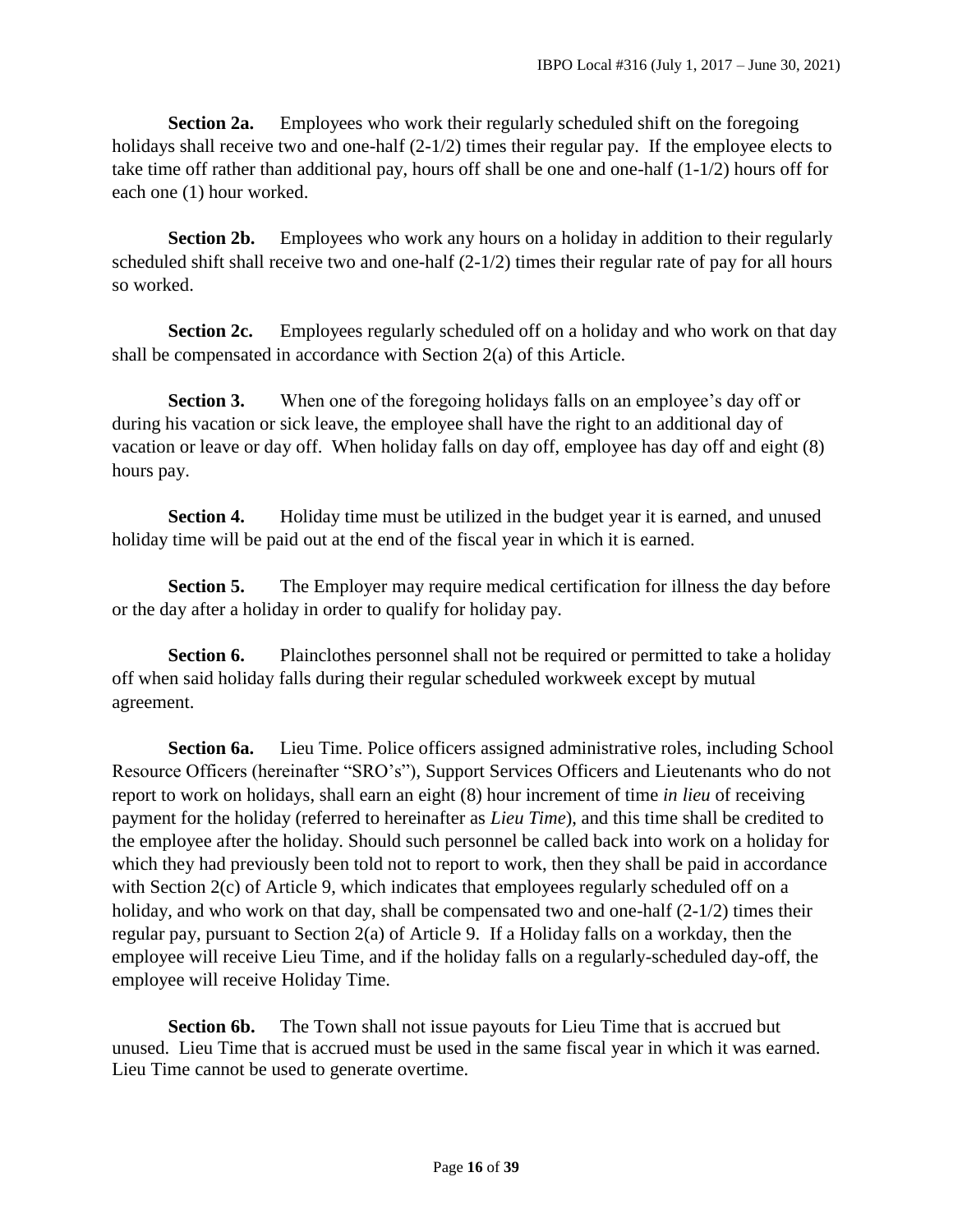**Section 6c.** The Town's Chief of Police, or his/her designee, shall determine staffing levels (i.e., staffing levels for the patrol division) for holidays.

**Section 6d.** Holidays will be defined as those days set forth in Article 9 of the Union contract.

#### **ARTICLE 10 – SENIORITY**

<span id="page-16-0"></span>**Section 1.** Seniority means length of continuous service in classification of any member of the unit. Classifications in order of departmental rank are: Lieutenant, Sergeant, Detective, Patrol Officer, Dispatcher, and Animal Control Officer. A member of the unit shall not acquire seniority during his probationary period, but after satisfactorily completing this period, seniority will date from member's date of appointment as a permanent member of the Police Division, or, for employees hired after June 30, 1981 seniority shall date from a member's first workday. When seniority in classification is equal, seniority in the department (i.e. the employee's initial workday) shall prevail.

Section 1a. Seniority will prevail with regard to selection of vacations and in the case of promotions. When there are two (2) or more men of equal qualifications, seniority shall prevail in selection.

**Section 2.** Seniority shall terminate in the event of dismissal or resignation unless reinstated through established grievance procedure.

**Section 3.** In the event of a reduction in force, the employee with the least seniority in the affected classification shall be laid off first, provided that such employee shall have the option of displacing the least senior employee in the next lower classification in lieu of layoff, unless there is no employee in the next lower classification who has less seniority. For the first twenty four (24) months after layoff, any employee who is laid off shall be afforded the opportunity of returning to the classification from which he was laid off before any new employee is appointed to such classification. Recall to classification shall be in reverse order of seniority. For purposes of this section, when two (2) or more employees have equal seniority in an affected classification, seniority shall be determined by the total seniority in the bargaining unit.

**Section 3a.** Employees laid off from a particular classification shall have rights of recall within that classification by seniority for two (2) years from the date of layoff, provided employee makes known his desire to return to work within one (1) week of notification.

**Section 4.** Seniority shall not be broken by vacation, sick time, suspension or any approved leave of absence, or, pursuant to law, by any call to military service, for the duration of the same.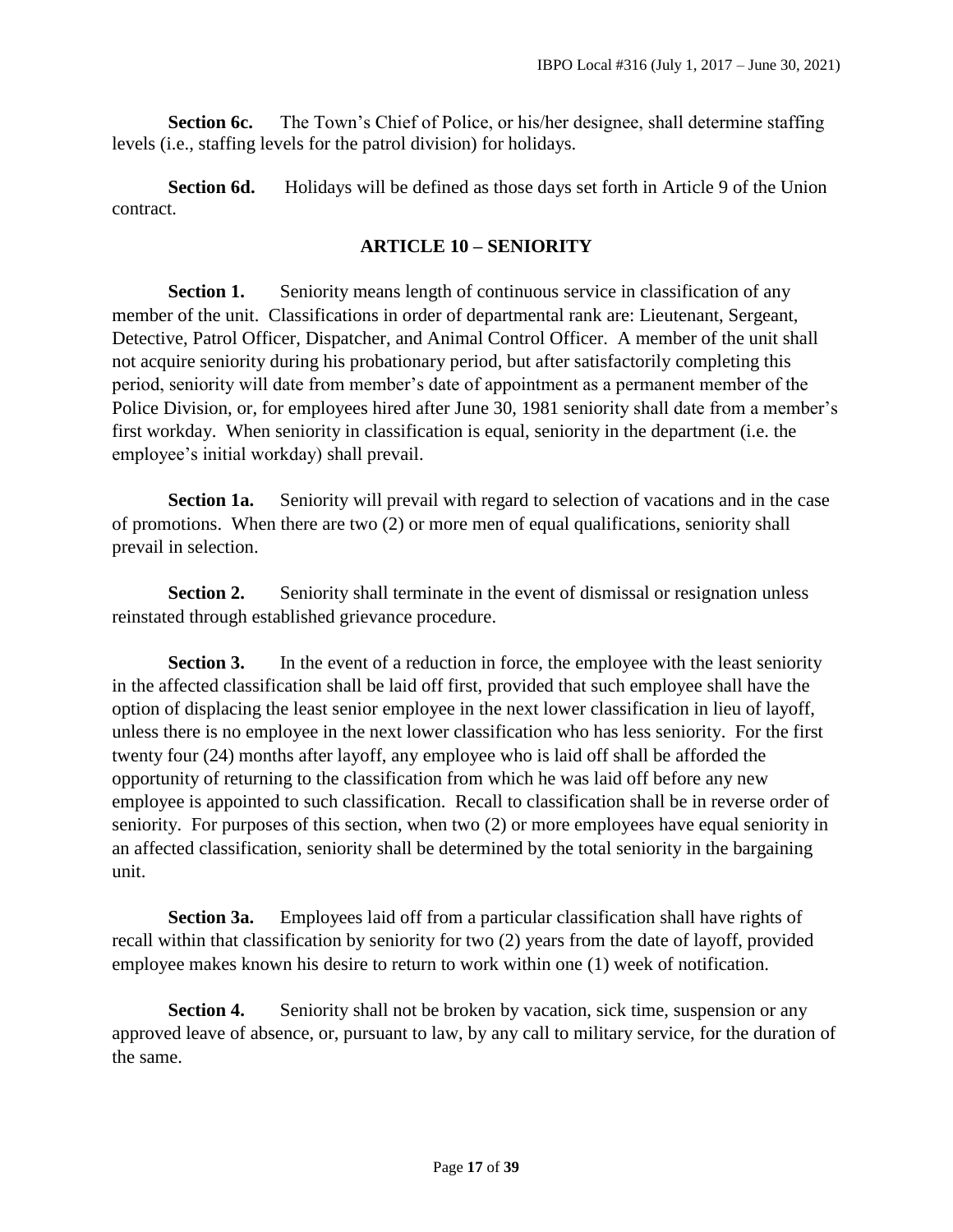#### **ARTICLE 11 – CLOTHING ALLOWANCE**

<span id="page-17-0"></span>**Section 1.** The annual clothing allowance for all members of the unit, excluding Animal Control Officer and civilian dispatchers, shall be one thousand one hundred dollars (\$1,100.00) and for the Animal Control Officer and civilian dispatchers shall be seven hundred fifty dollars (\$750.00).

**Section 2.** The clothing allowance will not be paid directly to the individual, but shall be charged to his allowance as the purchase of uniforms is authorized. Said allowance may be used to purchase job-related items with the approval of the Chief of Police.

**Section 3.** The uniform between May 30 and September 15 of each year shall be summer weight trousers, short sleeve shirts, summer hat and no necktie. The fall and winter uniform shall be winter weight trousers, long sleeve shirts, winter hat, necktie and all leather nylon jacket or black leather reefer jacket. The style, color and type of uniform shall not be changed during the term of this contract. Uniform changeover will be optional from April 1<sup>st</sup> through May  $30<sup>th</sup>$  for short sleeves and optional from September  $15<sup>th</sup>$  through November  $1<sup>st</sup>$  for long sleeves. The optional changeover will be at the discretion of the individual officer.

**Section 4.** Shoulder patches shall be provided by the Town for new uniform purchases, and shall not exceed ten (10) sets per year.

**Section 5.** Uniforms damaged in line of duty, not as a result of the employee's negligence, shall be repaired or replaced as may be necessary by the Town, provided the loss is reported immediately. Personal items damaged in the line of duty, not as result of the employee's negligence, shall be repaired or replaced as may be necessary by the Town up to the value of one hundred seventy five dollars (\$175.00).

**Section 6.** Any equipment required by the Town, such as flashlights, batteries, and the like, shall be supplied by the Town and remains the property of the Employer.

**Section 7.** Bullet proof vests will be replaced every five (5) years. An employee whose vest will be five  $(5)$  years old in an upcoming year, must notify the Town by February 1<sup>st</sup> of the year prior for inclusion in the budget. Replacement vests will be equal or better than the current vest.

#### **ARTICLE 12 – COURT DUTY**

<span id="page-17-1"></span>**Section 1.** When an employee is required to appear in court, he shall be paid his regular hourly rate, plus any overtime that may be required, to cover the time necessary to travel to court and return, in excess of his regular eight (8) hour day.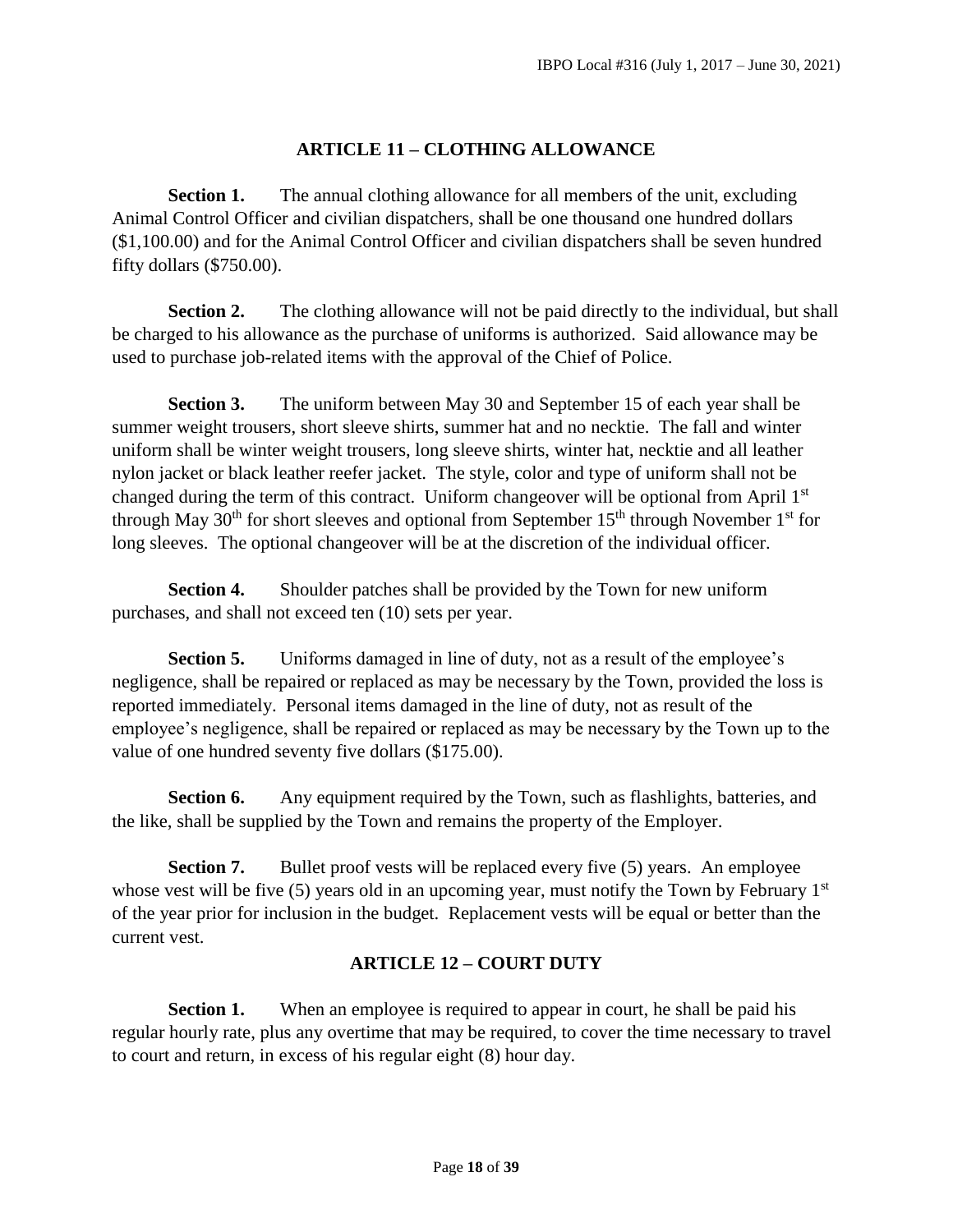Employees required and authorized to travel away from home overnight for court duty shall be paid for time actually in court as well as reasonable travel time, but in no event less than his/her regularly scheduled eight (8) hour shift, and shall be reimbursed for reasonable overnight court duty expenses, not reimbursed by other agencies.

**Section 2.** If an employee is required to use his own vehicle to travel to and from court, he will be paid in accordance with IRS standards.

**Section 3.** An employee shall not be required to transport prisoners on his day off, except in the case of emergency, and when required to do so, in case of emergency, he shall be paid one and one-half (1-1/2) times his regular pay rate with a minimum of four (4) hours.

#### **ARTICLE 13 – VACATION**

<span id="page-18-0"></span>**Section 1.** Except for those employees who completed six (6) months of service shall be entitled to vacation with pay of one (1) week, the following vacation with pay (base pay without overtime, longevity etc.) shall be credited annually to the employee on July  $1<sup>st</sup>$  that has been continuously and actively employed for at least:

- a. Not less than one (1) year nor more than five (5) years of service, shall be entitled to a vacation, with pay, for two (2) weeks annually.
- b. Not less than five (5) years nor more than ten (10) years of service, shall be entitled to a vacation with pay for three (3) weeks annually.
- c. Not less than ten (10) years of service, shall be entitled to a vacation with pay for four (4) weeks annually.
- d. Employees with fifteen (15) years or more of service shall be entitled to one (1) additional day for each year of service to a maximum five (5) weeks' vacation.

Fifteen (15) years of service – four (4) weeks plus one (1) day etc.

**Section 2.** Preference as to the time of vacation shall be given to employees of greater seniority, as defined in Article 10, Section 1, such seniority to have bearing on the first two (2) weeks of vacation time requested only.

**Section 3.** For the purpose of this article, summer prime time vacation shall be June 15 through Labor Day, and winter prime time vacation shall be November 15 through February 1. All employees eligible for vacation of two (2) weeks or more shall be entitled to receive a vacation of two (2) consecutive weeks during the prime vacation periods as the work schedules may permit.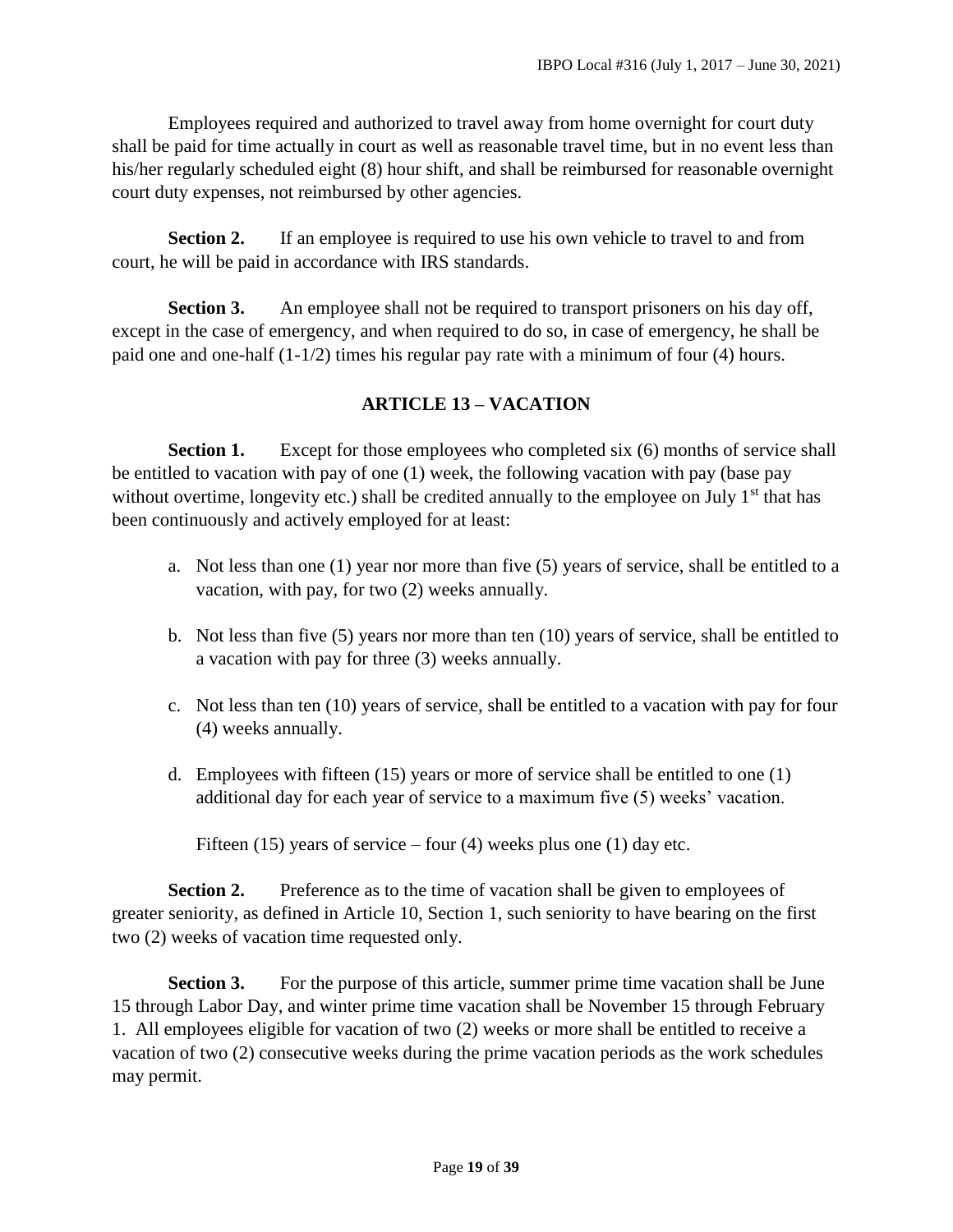**Section 4.** Requests for vacation in the summer prime time shall be submitted beginning April 1<sup>st</sup> and ending April 30<sup>th</sup> of each year in order for an employee to exercise seniority rights for that period. Requests for winter prime time shall be submitted beginning September  $1<sup>st</sup>$  and ending September  $30<sup>th</sup>$  of each year in order for an employee to exercise seniority rights for that period. Officers shall be notified within five (5) days of the ending dates (May  $5<sup>th</sup>$  and October  $5<sup>th</sup>$ ) of approved and rejected requests for that period.

**Section 4a.** Prime vacation time shall be chosen by seniority beginning no later than the specified dates starting with the two (2) most senior persons in each classification, with the exception of patrol officers, which shall have the five (5) most senior person's choose. Each group of the most senior persons in each classification shall have seven (7) days to choose their vacation time by seniority for the prime time periods, followed by the next group of most senior persons in each classification, who shall have seven (7) days to choose their vacations by seniority for the prime time vacation periods, and so on until all members have had the opportunity to choose vacation time in this manner.

**Section 4b.** Any employee who fails to sign the vacation roster by the specified dates shall forfeit vacation choice by seniority. Nothing shall preclude an employee from requesting a vacation of five (5) days or more, provided the request is submitted to the Chief not less than fourteen (14) days prior to the start of the schedule in which the intended vacation is to begin. Vacation for emergencies may be granted without the need for a fourteen (14) day notification.

**Section 4c.** Officers who desire to make vacation requests to be able to accommodate themselves and to enable them to make advance long-term commitment for a vacation may do so by preparing a request to the Chief. The Chief shall cause the posting of a notice in a prominent place on the bulletin board and, if he receives no objections within fifteen (15) days from officers with more seniority, he may grant the junior employee the time requested and consider seniority rights of senior officers to be waived for that time period.

**Section 5.** If the employment of a person entitled to an annual vacation is terminated by dismissal, resignation, retirement or death, he shall be paid for any unused vacation time to which he is entitled. On the death of an employee entitled to an unused vacation allowance, the allowance shall be paid to his estate.

**Section 6.** A maximum of ten (10) vacation days may be carried over into the ensuing year without prior approval of the Chief of Police or Town Manager. The vacation carry over must be used by December 31<sup>st</sup>.

**Section 7.** The selection of individual days of vacation or blocks of vacation of less than five (5) days need only be preceded by notice of the date(s) selected at least forty-eight (48) hours in advance provided that the vacancy can be filled if necessary.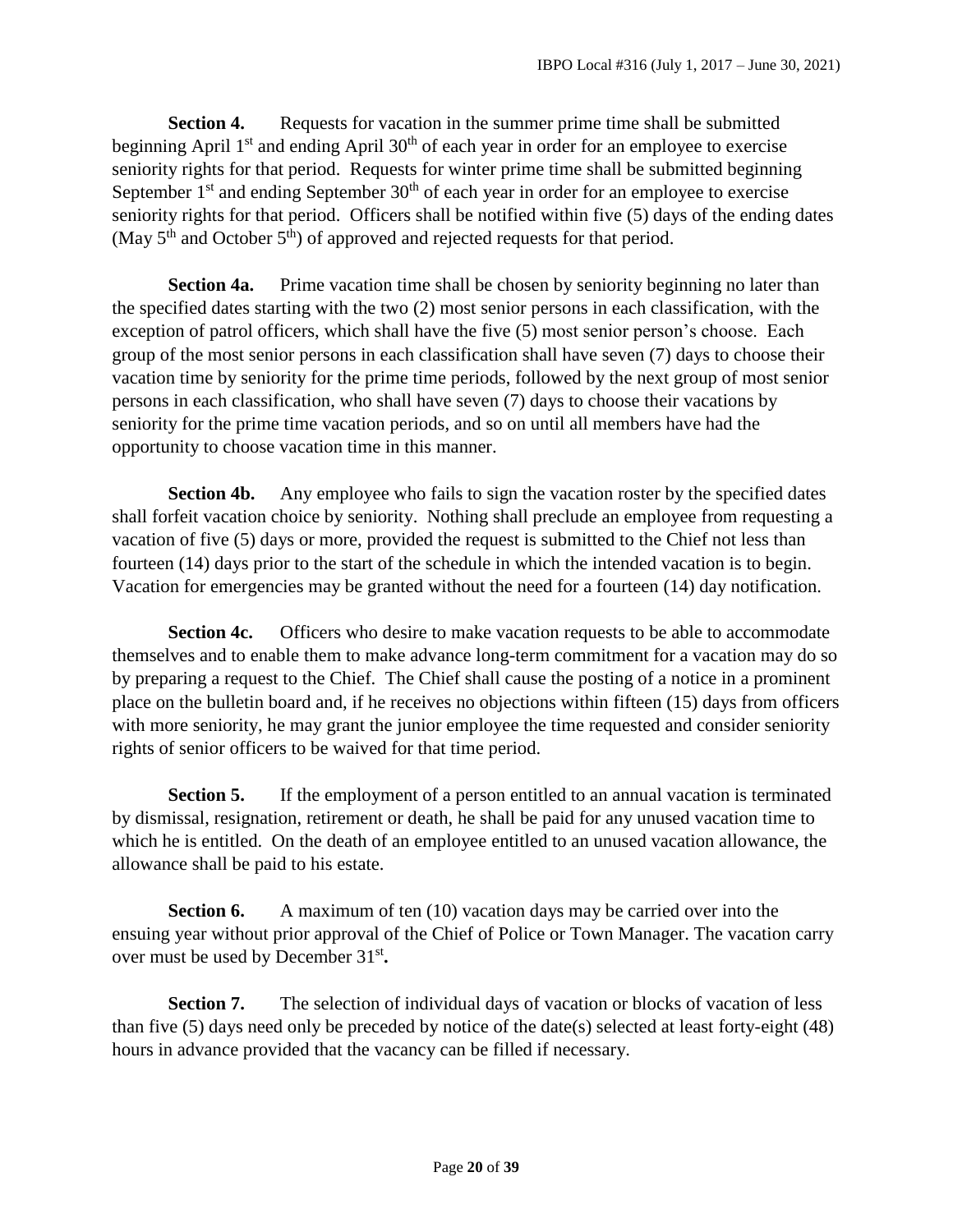**Section 8.** The vacation schedule will be approved by the Employer, and the Town reserves the right to limit the number of employees on vacation at any given time, but within these limitations seniority shall govern vacation selection.

**Section 9.** In the event of illness during an employee's vacation period which requires hospitalization, the employee shall have the option of charging the length of his hospitalization and any recuperation period to his sick leave.

**Section 10.** An employee, due to illness, shall have the right to withdraw any part of his vacation request any time up to the start of his vacation period.

**Section 11.** When a vacation has been granted, it shall not be interfered with except in case of emergency.

#### **ARTICLE 14 – MANAGEMENT RIGHTS**

<span id="page-20-0"></span>**Section 1.** It is recognized that the Town, through its Town Manager, has and will continue to retain the rights and responsibilities to direct the affairs of the department in all of its various aspects, except those specifically abridged or modified by this Agreement. Such rights and responsibilities are inherent in the Town Manager by virtue of statutory and Charter provisions; consequently, actions with respect to such rights and responsibilities are not subject to review, except those specifically abridged or modified by this Agreement. The Union recognizes that the Town's rights, powers and authority include, but are not limited to, the right to manage its operation, direct, select, decrease and increase work force, including hiring, promotion, demotion, transfers, suspension, discharge or layoff. The right to make all plans and decisions on all matters involving its operation, additions and thereto, removal of equipment, scheduling of operations, right to introduce new and improved methods and facilities and to change existing methods and facilities, to maintain discipline and efficiency of employees, to prescribe rules to that effect, determine qualifications of employees and run the Division efficiently. The Union also recognizes the authority and responsibility granted to the Chief of Police by Section 702A of the Town Charter. The Union, therefore, agrees that it and the employees will wholeheartedly cooperate with the Town to assure that each employee performs a fair day's work.

#### **ARTICLE 15 – GRIEVANCE AND ARBITRATION**

<span id="page-20-1"></span>Grievances arising out of matters covered by this Agreement, disputes on conditions of employment, and complaints that disciplinary action has been taken for other than just cause, will be processed in the following manner:

**Section 1.** An employee or the Union having a grievance must take up the grievance with his immediate supervisor orally. The immediate supervisor shall give his answer orally within two (2) days. If the employee is not satisfied, the employee shall write out a grievance. This shall be Step 1 in the grievance procedure.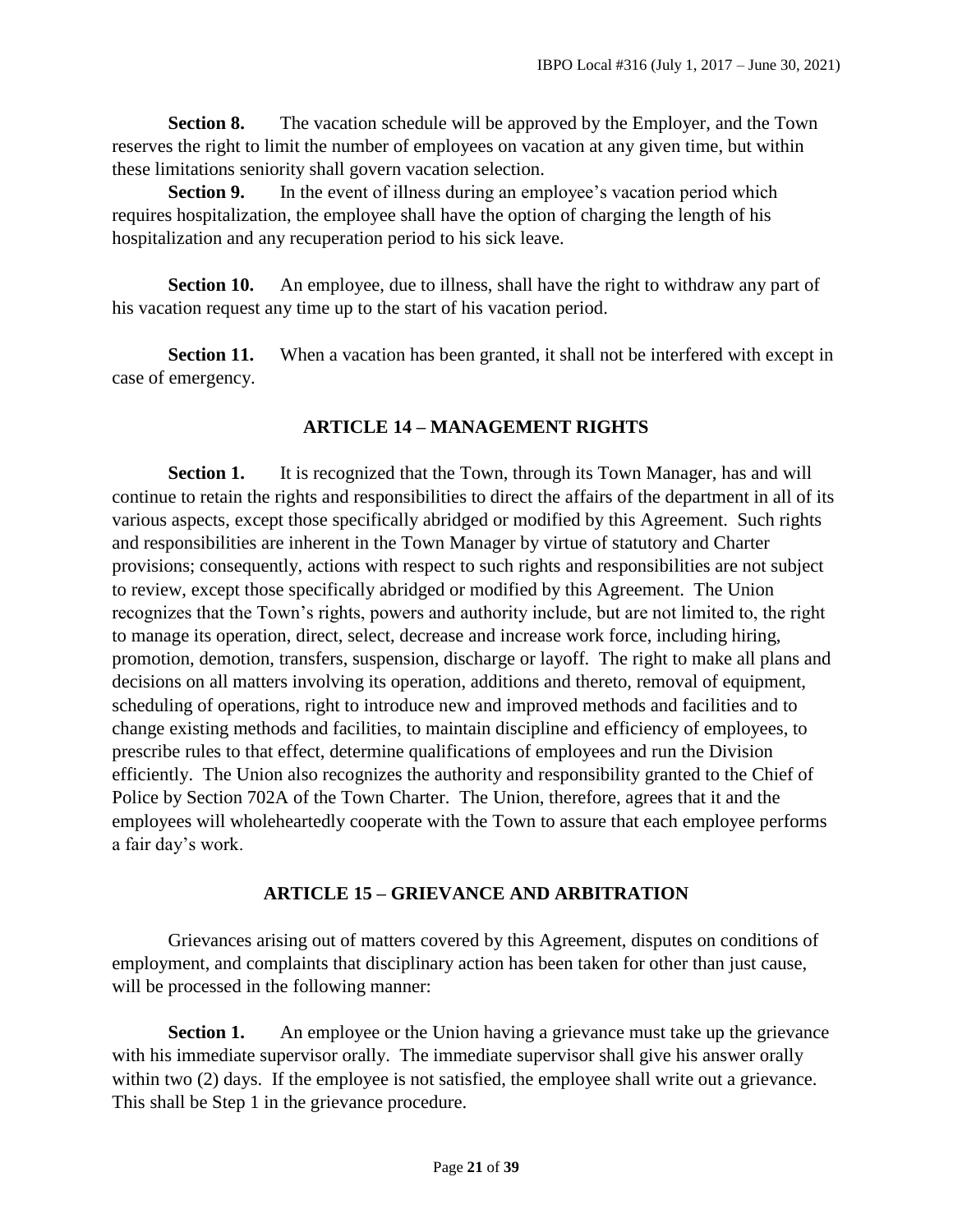**Section 2.** If the employee or Union is not satisfied with the decision, he may, within five (5) working days, put his grievance in writing and submit it to the Chief or his designee. The Chief or his designee will render his decision in writing within five (5) working days. This shall be Step 2 in the grievance procedure. In any grievance involving the payment of wages or other economic benefits pursuant to this Agreement, the Finance Director shall be substituted for the Chief at Step 2 of the grievance procedure.

**Section 3.** If the employee or the Union is not satisfied with the decision of the Chief or the Finance Director, he may appeal in writing to the Town Manager (Personnel Director) within five (5) working days. The Town Manager shall render his decision in writing within twelve (12) working days. This shall be Step 3 in the grievance process.

**Section 4.** If the decision of the Town Manager is not satisfactory to the Union, it may appeal to the State Board of Mediation and Arbitration within ten (10) working days. The decision of the Arbitration Board shall be final and binding on both parties of this Agreement. Arbitration shall be conducted by the State Board of Mediation and Arbitration in accordance with its rules and procedures. The arbitrators shall be confined in their decision to the meaning and interpretation or the application of the specific provisions of this Agreement. There shall be no power to add to, subtract from, or modify this Agreement.

**Section 5.** If the grievance does not involve the immediate supervisor, he may be passed by with the grievance first taken up with the Chief in writing.

**Section 6.** Grievance should be initiated by the complainant or the Union within fifteen (15) working days of the original cause or complaint or when the complainant or the Union knew or should have reasonably known of the cause or complaint, or such grievance shall be considered null and void.

**Section 7.** The employee, when discussing his grievance with Management, may be accompanied by an officer of the Union.

**Section 8.** The above times may be mutually extended, in writing, as may be necessary.

**Section 9.** The employee shall be in a pay status if on duty when processing a grievance, arbitration, or acting as a witness.

**Section 10.** The cost of arbitration shall be borne equally by the Employer and the Union.

**Section 11.** Upon mutual agreement, the parties shall utilize the expedited procedures of the Connecticut State Board of Mediation and Arbitration.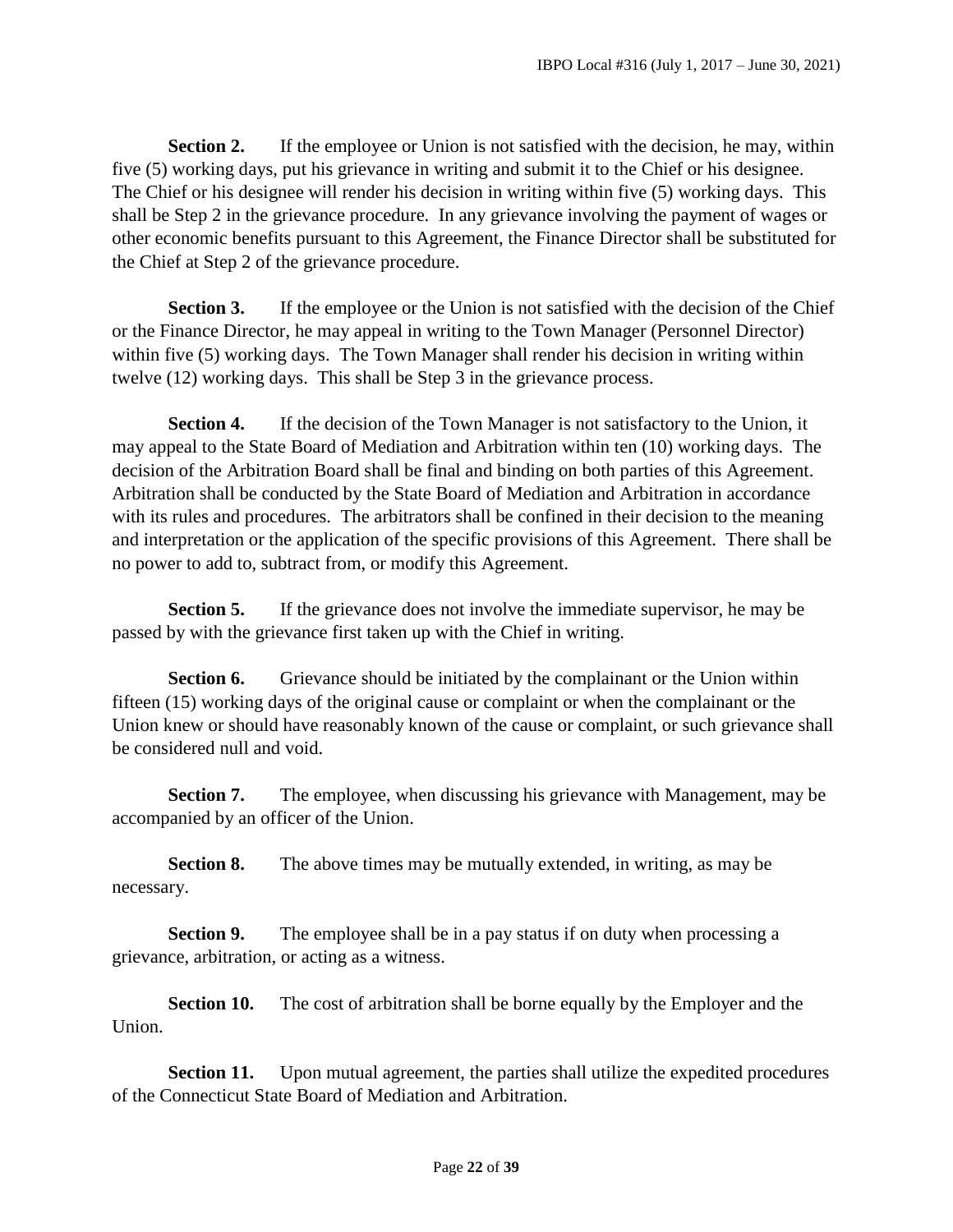#### **ARTICLE 16 – SUBCONTRACTING**

<span id="page-22-0"></span>It is mutually understood and agreed that the Town may contract out any work covered under this agreement, provided that such contracting out of work will not cause a layoff of employees covered by this Agreement or loss of private, public, or special duty or overtime in amounts presently being realized.

#### **ARTICLE 17 – OTHER LEAVES OF ABSENCE**

<span id="page-22-1"></span>**Section 1.** Leave of Absence without loss of pay may be permitted for the following reasons:

- a. Inoculation when required by the municipal employer.
- b. Promotional examinations for promotion to any position in the service of the Division.
- c. Attendance at required training programs, authorized by the employer and at the employer's discretion.
- d. Attendance as a delegate, limited to one (1) member from the unit, and not to exceed five (5) days, to attend a national convention of the International Brotherhood of Police Officers, in any three (3) year period.
- e. Attendance as a delegate, limited to one (1) member from the unit, for one (1) day, in other years, to attend a state convention.

**Section 2.** Military Leave. Every employee covered by this Agreement who is a member of a reserve component of the Armed Forces of the United States shall be granted leave of absence with pay during the time of his annual two (2) week tour of duty as a member of such reserved component. An employee who has to attend their one (1) weekend per month drill, and whose regular days off are not during that weekend, will have the option to work his/her regularly scheduled days off during the week to make up for the work hours they would be missing during the drill weekend. The employee may also utilize earned time to get the weekend off in lieu of working their regularly scheduled days off.

**Section 3.** Bereavement Leave. Full-time employees shall be granted a leave of absence with pay for up to four (4) days for the purpose of attending the funeral of a member of their immediate family, or for the purpose of attending to other family obligations in conjunction with the funeral involving a member of the immediate family, provided such leave is requested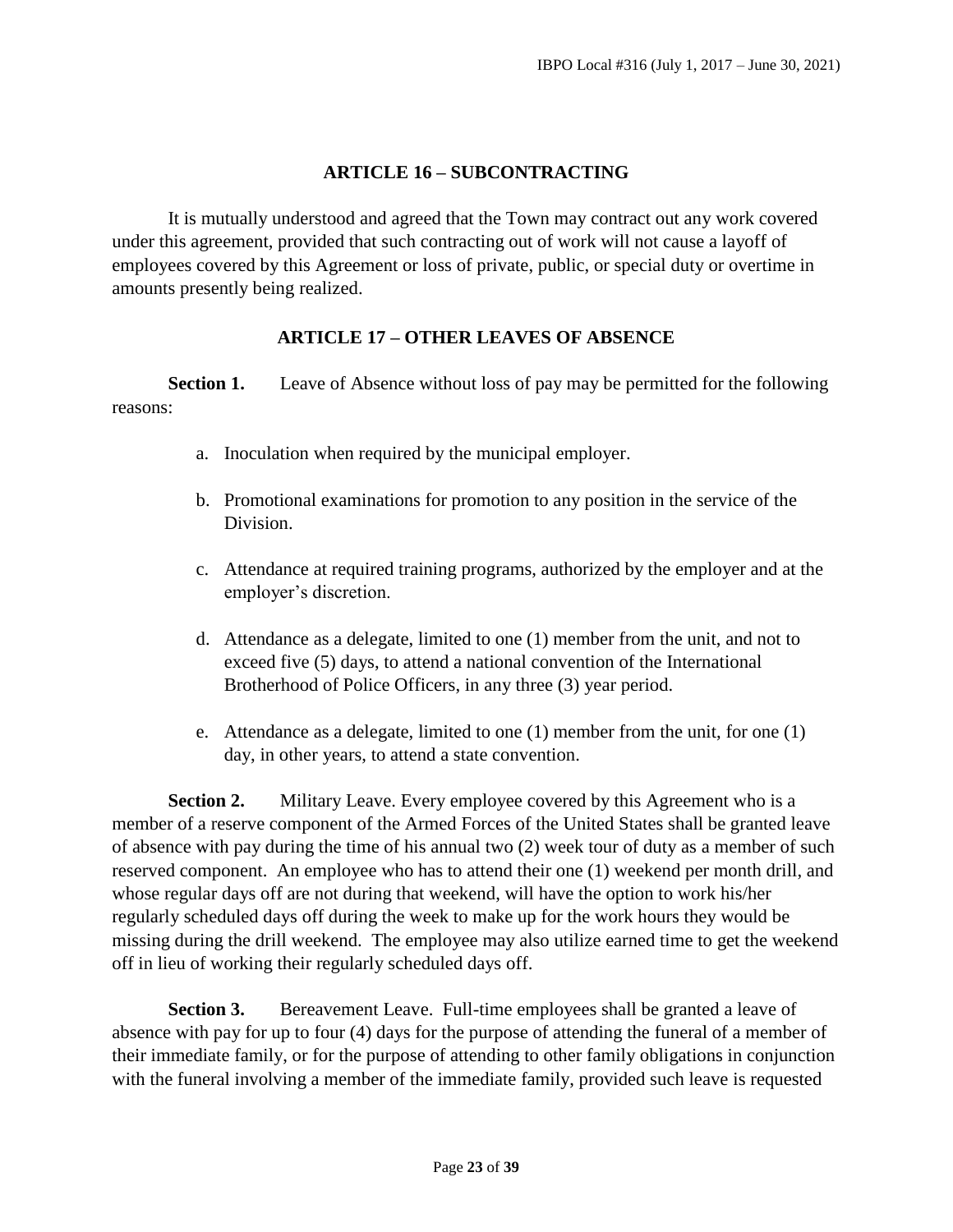and approved in advance, in writing, by the Chief of Police. Employees shall be granted up to one (1) day paid leave of absence to attend the funeral of a Close Friend.

The Chief of Police may grant additional time off for travel when the funeral is held more than two hundred (200) miles from town.

"Immediate family" shall be defined to be: Father, Mother, Sister, Brother, Husband, Wife, Child, Step-Child, Mother-in-Law, Father-in-Law, Grandparent, Grandparent-in-Law, Grandchild, Step-Parents, Brother-in-Law, Sister-in-Law, Domestic Partner, Aunt, Uncle, Cousin, Niece, Nephew or other permanent member of the employee's household.

**Section 4.** Employees shall be granted four (4) days off with pay for a birth, in the case of employee's spouse, when needed to attend to family or spouse.

**Section 5a.** Each employee shall be entitled to three (3) personal leave days with pay each year. Personal leave shall not be taken on a Thanksgiving, Christmas or New Year's Day. An employee who takes an entire shift off for personal leave cannot be ordered in/held over for the twenty-four (24) hour period making up that calendar day (i.e. January  $18<sup>th</sup>$  personal day covers from 0000 hours to midnight on January 18th). If an employee takes less than his/her entire shift in personal time, he/she will still not be subject to an order in/hold over.

**Section 5b.** Once a request for leave has been denied, employees are precluded from submitting requests for personal leave less than eight (8) hours in advance of the requested shift off.

**Section 6.** Leave of Absence. An employee may request, in writing, a leave of absence without pay for good cause, up to the maximum of ninety (90) days. The Chief of Police and the Town Manager, in their discretion, may grant such leave when in their judgement such leave will act to the immediate benefit of the Division. Seniority shall not accumulate during said leave unless said leave is granted for medical reasons or sickness. This provision is limited to once in a career and one (1) person at a time. During said leave, a person shall not work or collect unemployment benefits; to do so is a violation of conditions and subject to disciplinary action.

**Section 7.** An employee who has been employed for twelve (12) months or more is eligible to request FMLA Leave for a maximum of twelve (12) weeks for the reasons below:

- a. To care for your spouse, child or parent who has a serious health condition, or when you are unable to work because of your own serious health condition.
- b. Conditions requiring an overnight stay in a hospital or other medical care facility.
- c. Conditions that incapacitate you or your family member for more than three (3) consecutive days and require ongoing medical treatment.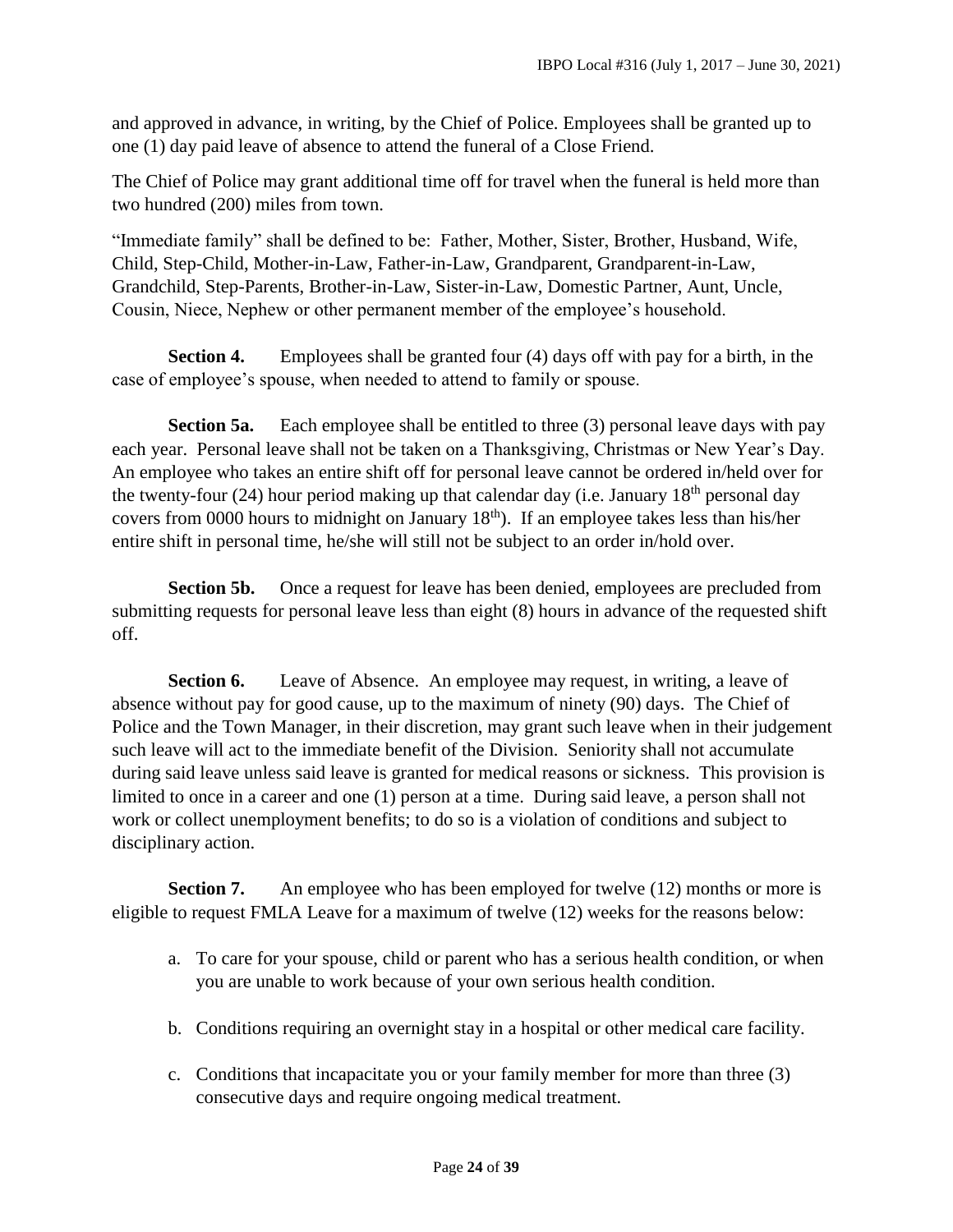- d. Chronic conditions that cause occasional periods when you or your family member are incapacitated and require treatment by a health care provider.
- e. The birth of a child and to bond with the newborn child or for the placement of a child for adoption or foster care and to bond with that child. Both men and women have the same right to take FMLA leave to bond with their child but it must be taken within one (1) year of the child's birth or placement and must be taken as a continuous block of leave.

An employee who has accumulated leave balance shall use available leave balance for FMLA in the following order: sick time, personal time and vacation. Health Insurance will continue to be provided and the employee will continue to make any premium share contributions even if they have exhausted all leave balances.

Employees requesting FMLA must provide the Town with appropriate notice, if the employee knows in advance that they will need FMLA as soon as the need for FMLA is known. The Town will then respond in writing within five (5) days as to whether FMLA has been granted. Pursuant to Federal law, FMLA may be granted once in a twelve (12) month period (with the twelve (12) month period being defined as twelve (12) months from the actual return to work date from a previously granted FMLA).

The Town may request a medical certification from the employee. If there is a request for medical certification, the employee must provide said certification within fifteen (15) days of the request. It is the employee's responsibility for the cost of providing said certification from the health care provider. If the employee fails to provide the requested medical certification the FMLA leave request will be denied.

The medical certification must include some specific information including:

- a. Contact information for the health care provider.
- b. When the serious health condition began.
- c. How long the condition is expected to last.
- d. Whether the employee is able to work or if the family member is in need of care; and
- e. Whether the leave needs to be continuous or intermittent. If intermittent the certification should include an estimate of how much time you will need for each absence, how often each absence will be required and information establishing the medical necessity for taking such intermittent leave.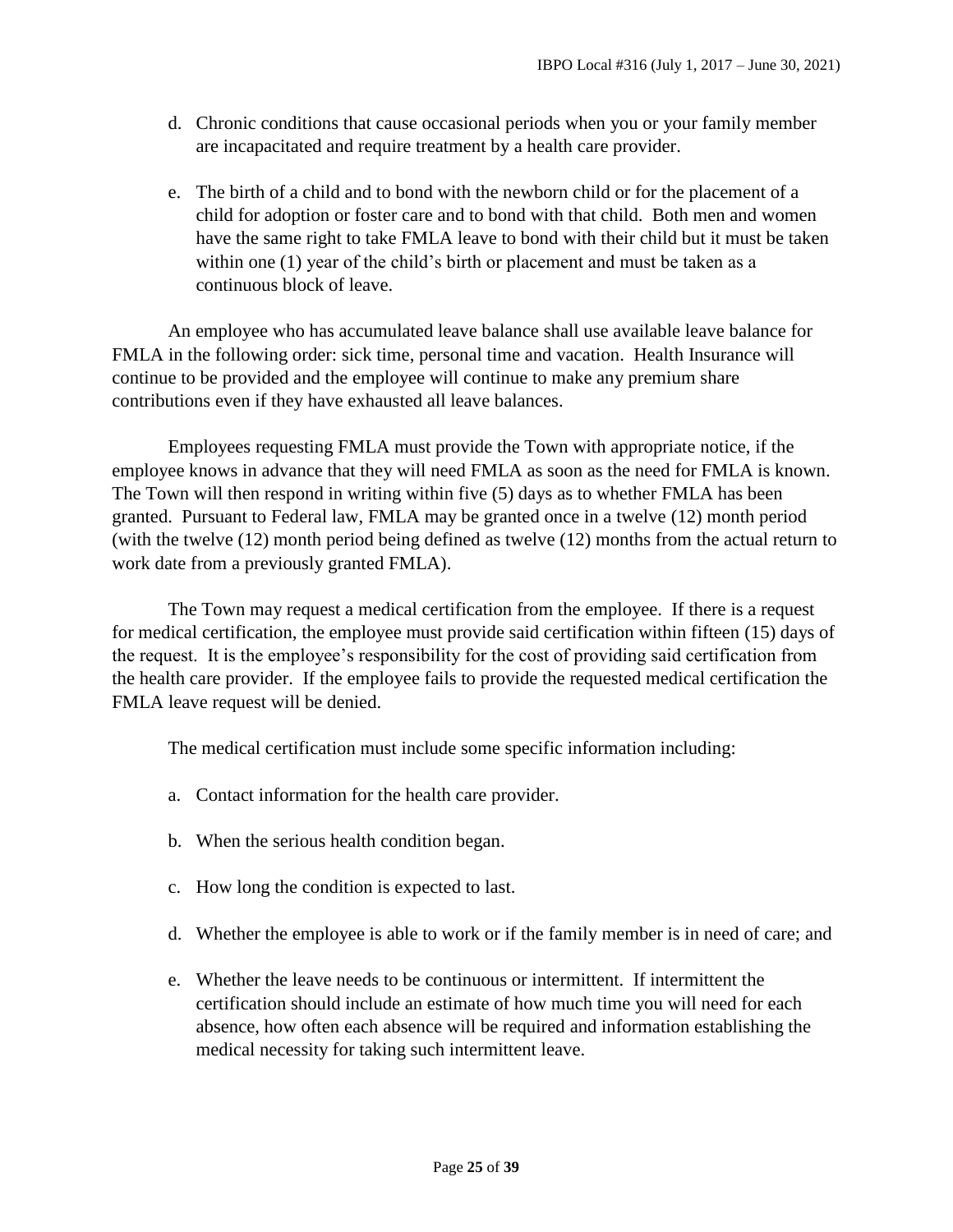If the Town finds the necessary information is missing from the certification it must notify the employee in writing of what additional information is needed to make the certification complete and the employee must provide the missing information within seven (7) calendar days.

If the Town has concerns about the validity of the certification, it may request a second opinion at the Town's expense. If the first and second opinions differ the Town may request a third opinion at the Town's expense.

#### **ARTICLE 18 – SICK LEAVE**

<span id="page-25-0"></span>**Section 1.** Employees shall be entitled to eighteen (18) days of sick leave in any one year on the basis of one and one-half (1-1/2) days for each full month worked. New employees may "borrow" up to nine (9) days of sick leave during the first six (6) months of employment without regard to the accrual provisions of this section, but thereafter sick days are available only to the extent of actual accrual. No more than eighteen (18) paid sick days may be used during the first year of employment.

**Section 2.** Allowable sick leave shall accumulate up to the extent not used. If an employee was employed by the Town of Rocky Hill prior to his employment in the Police Division, he shall be entitled to sick leave accumulated while in such other employment which is not used, in addition to sick leave allowable under Section 1 above. In the event of absence of three (3) consecutive days, or if there is reasonable suspicion to believe that sick leave is being abused, the Town may request a physician's medical certification of disability. No such certification for absence of less than three (3) consecutive days shall be required except after written notice of suspected abuse is given to the employee involved. In case of suspected abuse, medical certification shall be by mutually agreeable physician, and the Town shall bear the expense of such certification.

**Section 3.** Loss of time due to job-incurred injury from the actual performance of police duty, when certified by a licensed physician and covered by Workers' Compensation, is not deductible from sick leave credits. The Town shall pay one hundred percent (100%) of salary during the first six (6) calendar months and eighty-five percent (85%) of salary during the next six (6) calendar months of such lost time, provided that the employee agrees in writing in advance to sign over to the Town his Workers' Compensation weekly benefits checks when they are issued.

**Section 4.** Upon the death or retirement under the Town pension plan, or separation from employment, any employee in good standing who is eligible for sick leave, payment of unused sick leave credits shall be paid to the officer or his estate in an amount equal to his accrued sick leave according to the following schedule, without reduction of rights under the Workers' Compensation Act:

• Less than three (3) years, nothing;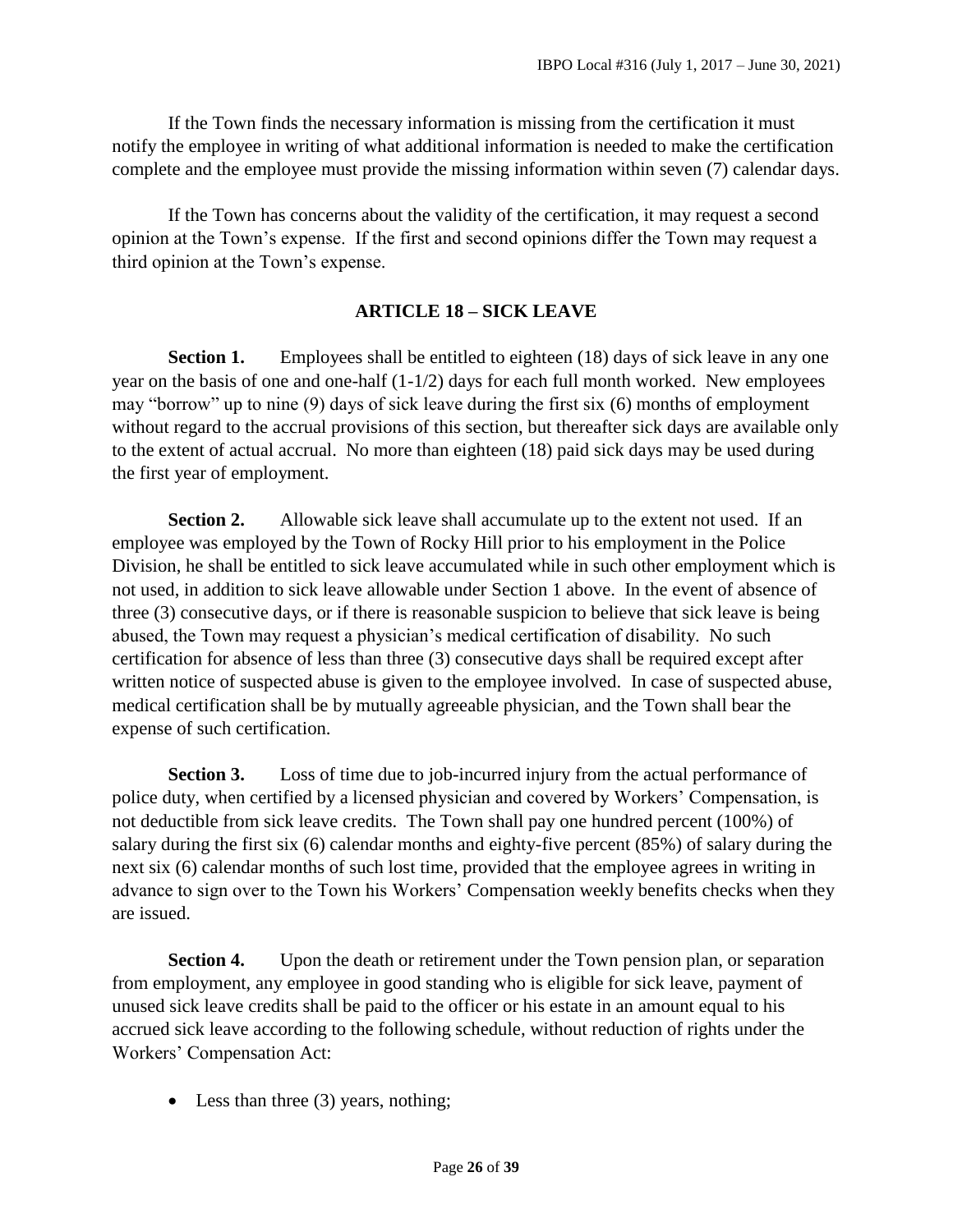- $\bullet$  After completion of three (3) years of service, one-fifth (1/5) of time accrued;
- After completion of seven  $(7)$  years of service, two-fifths  $(2/5)$  of time accrued;
- After completion of ten  $(10)$  or more years of service, one-half  $(\frac{1}{2})$  of time accrued;
- Death in the line of duty: one hundred percent (100%) of time accrued, up to a maximum of one (1) year annual salary.

#### **ARTICLE 19 – INSURANCE AND RETIREMENT**

<span id="page-26-0"></span>**Section 1.** The Town shall have the right to change any insurance carrier, provided the total coverage and benefits shall be equal to or better than that provided at the signing of this Agreement. If there is any meaningful change in the total coverage and benefits, the Town must negotiate with the Union prior to changing carriers. Any contract for health insurance must be approved by the Union prior to being offered to the employees.

Nothing in this section shall preclude the Town from examining other health insurance options, including going out to bid.

**Section 2.** The Town shall provide health insurance (currently with Anthem Blue) Cross/Blue Shield) with prescription rider, and dental plan or its equivalent for the employee, spouse and dependent children. Said insurance will be provided by the Town for dependent children including dependent children up to the age of twenty-six (26).

Group Medical Insurance: Health Insurance benefits shall be in accordance with the following policies. The Town will provide the employees with a PPO Non-Gatekeeper Plan with the following provisions:

\$15 Office Visit Co-pay \$15 Wellness Visit Co-pay \$200 Outpatient Surgery \$250 Hospital Co-pay \$15 Walk-in Clinic Co-pay \$15 Urgent Care Facility Co-pay \$100 Emergency Room Co-pay

Out of Network Coverage Deductible \$400/800/1200 Co-insurance 70/30 OOP \$2400/4800/7200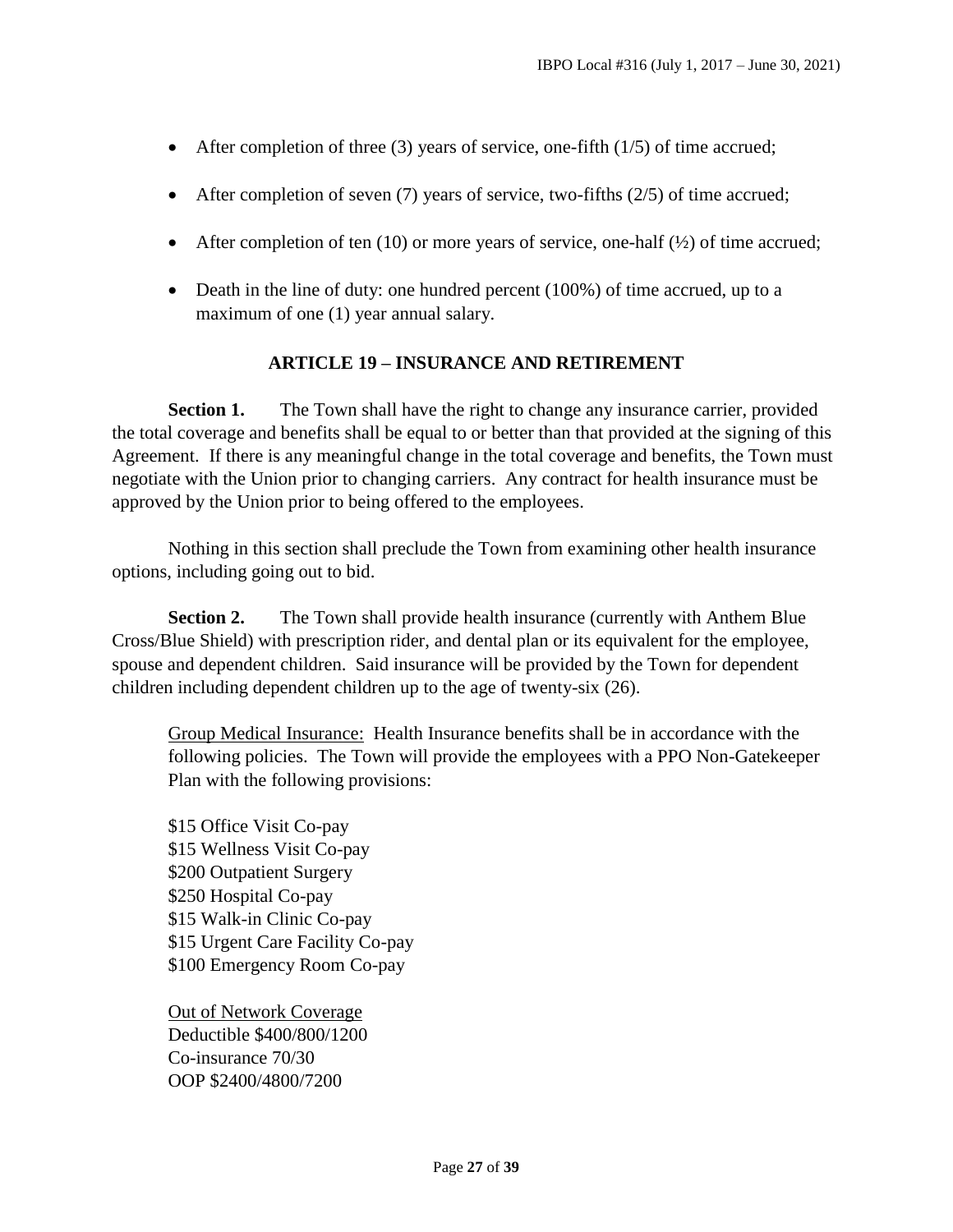**Prescriptions** Full Managed 3-tier \$5/10/20 Mail order 2x Co-pay

Employees may elect to take the following Health Insurance Option: Health Saving Account \$2500/5000 deductible Non-Gatekeeper Once Deductible has been achieved \$0 Office Visit, after deductible \$0 Wellness, deductible waived \$0 Hospital after deductible \$0 Outpatient Surgery, after deductible \$0 Walk-In Clinic, after deductible

**Section 2a.** Premium share payments shall be increased as follows:

| Year One   | $(\text{July } 1, 2017 - \text{June } 30, 2018) = 14\%$ |
|------------|---------------------------------------------------------|
| Year Two   | (July 1, 2018 – June 30, 2019) = $15\%$                 |
| Year Three | (July 1, 2019 – June 30, 2020) = $15\%$                 |
| Year Four  | $(\text{July } 1, 2020 - \text{June } 30, 2021) = 16\%$ |

**Section 2b.** The Town shall have full subrogation rights in any case where employees receive court judgments or settlements for lost wages or medical benefits covering any period during which the employees have received continued salary payments of have been reimbursed for medical expenses from the Town during a period of absence. If the Town exercises it subrogation rights and recovers monies covering absences for which accumulated sick leave was utilized, no sick leave shall be deducted from an employee's credit for such periods.

A pro rate portion of any attorney's fees and costs paid by the employee as the result of the court judgment or settlement for which the Town receives monies under the subrogation agreement shall be deducted from the amount due the Town.

**Section 2c.** Notwithstanding the above, effective with the issuance of an arbitration award, employees may voluntarily elect to waive in writing all health insurance coverage outlined above and, in lieu thereof, shall receive an annual payment of six hundred fifty dollars (\$650) in cash. Payment to those employees waiving such coverage shall be made in equal payments during the months of November, January, April and June.

Where a change in an employee's status prompts the employee to resume Town provided insurance coverage, the written waiver may, on written notice to the Town, be revoked. Upon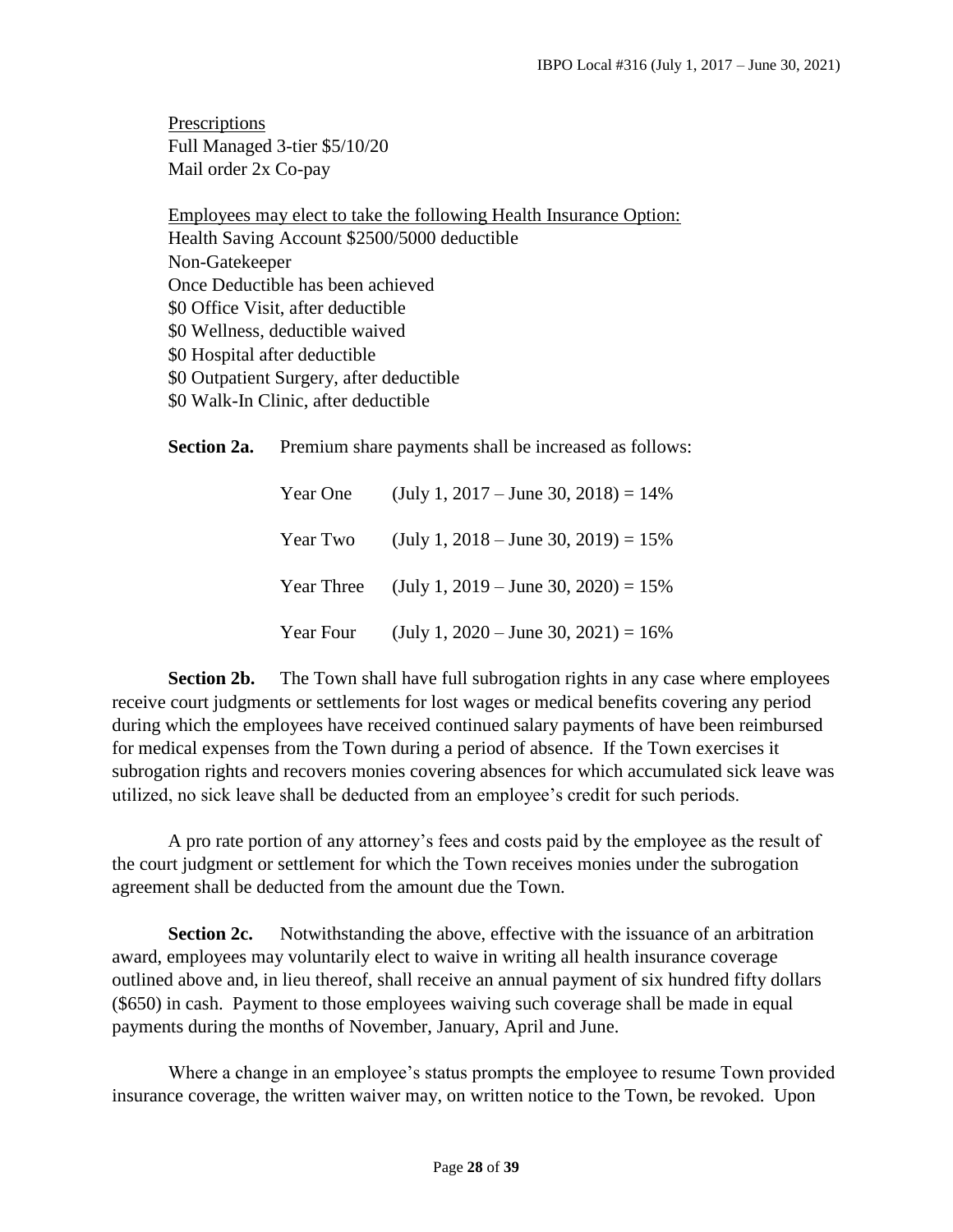receipt of revocation of the waiver, insurance coverage shall be reinstated as soon as possible; subject, to any regulations or restrictions, including waiting periods, which may then be prescribed by the appropriate insurance carriers. Depending upon the effective date of such reinstatement coverage, appropriate financial adjustments shall be made between the employee and the Town to ensure that the employee has been compensated, but not overcompensated, for any waiver elected in this section.

Notice of intention to waive insurance coverage must be sent to the Finance Director not later than April  $1<sup>st</sup>$  to be effective on July  $1<sup>st</sup>$  of each contract year.

Waiver of premium procedures must be acceptable to the applicable insurance carrier and at no time shall the Town be deemed as a self-insurer under this subsection.

**Section 3.** Retirements taking place after October 20, 2003 shall be applied in accordance the Pension Plan on file. Civilian Dispatchers and Animal Control Officers shall continue to be covered by the Town pension plan rather than the Police pension plan.

**Section 4.** Health Insurance for retirees is contained in the Pension Plan.

#### **ARTICLE 20 – MISCELLANEOUS**

<span id="page-28-0"></span>**Section 1.** Space will be provided in the Assembly Room for a Union bulletin board of reasonable size, to be supplied, but not maintained by the employer, for the posting of notices of Union business. The employer may use this bulletin board to post other matters of interest to the members of the unit.

**Section 2.** A single copy of General Orders, Special Orders, and Personnel Orders, issued subsequent to the date of this agreement, will be supplied to the Union upon request.

**Section 3.** Members of the unit shall be permitted to live outside of the Town within a radius of thirteen (13) road miles.

**Section 4.** The employer and members of the unit will cooperate in the enforcement of safety rules and regulations. Complaints with respect to unsafe and unhealthy working conditions shall be brought to the attention of the employee's superior officer, or the Chief. Employees will not be required to operate motor vehicles, which have been determined by their supervisor to be unsafe, using Motor Vehicle Regulations as a guide.

**Section 5.** The employer will provide a copy of this agreement, after execution, to all members of the bargaining unit and to all new employees upon hiring.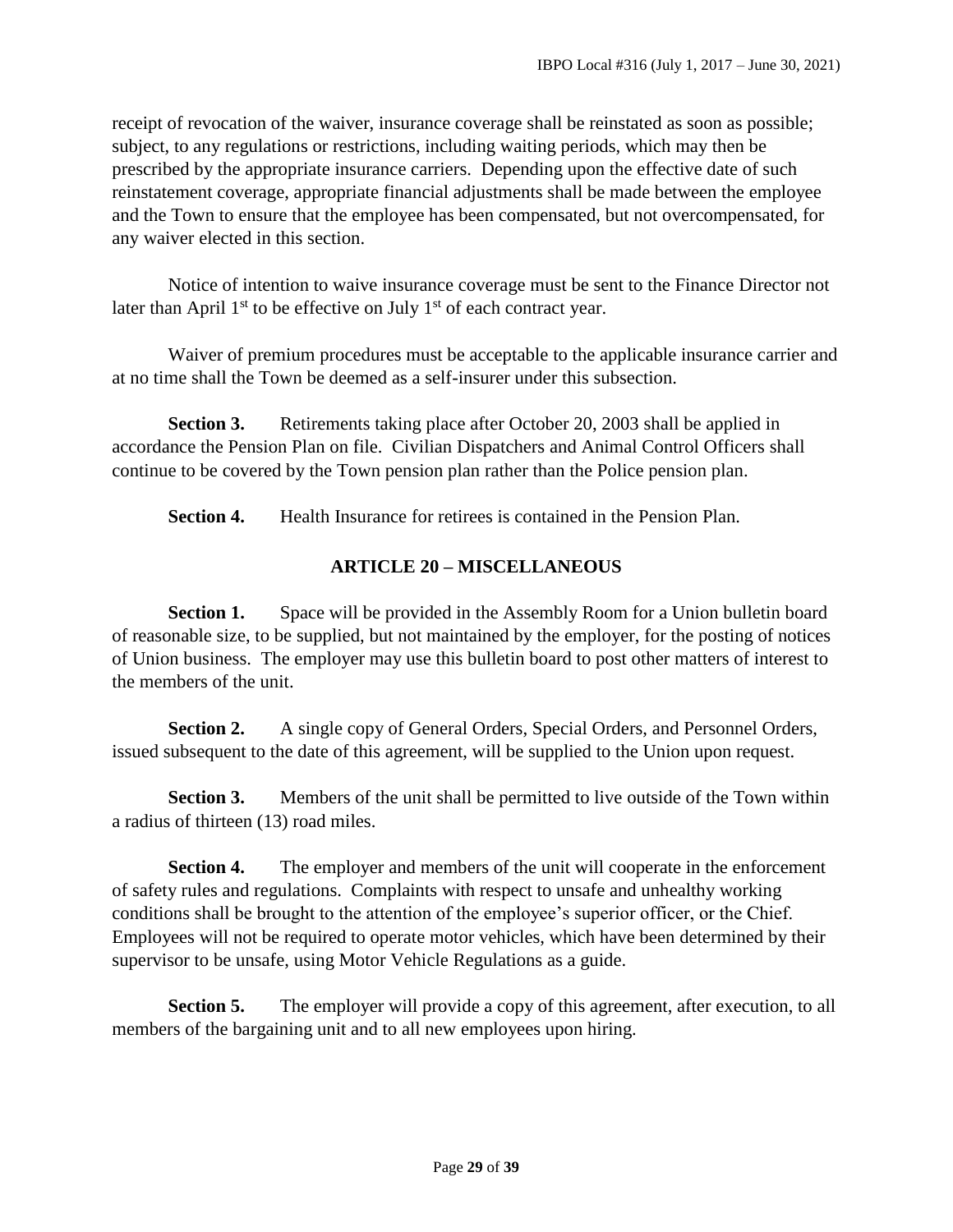**Section 6.** The employer will provide each permanent and probationary officer with a copy of the Rules and Regulations of the Police Division; Ordinances of the Town, and Traffic Ordinance and Regulations adopted hereunder.

**Section 7.** In an accident involving a Town vehicle, the driver may not be relieved of duty, or any disciplinary action taken, until the Chief has conducted a complete investigation and allowed the person involved an opportunity to be heard. Nothing shall preclude the Chief from assigning an officer to administrative duties during the investigation, and this shall be considered without prejudice.

**Section 8.** Longevity pay shall be provided on the following basis, and will be paid annually during the pay period that encompasses the employee's anniversary date:

| • After completion of five $(5)$ years of service:     | \$325.00   |
|--------------------------------------------------------|------------|
| • After completion of ten $(10)$ years of service:     | \$525.00   |
| • After completion of fifteen $(15)$ years of service: | \$725.00   |
| • After completion of twenty $(20)$ years of service   | \$1,000.00 |

Employees hired after July 1, 2017 shall not be entitled to longevity pay.

**Section 9.** Educational incentive shall be paid on the basis of seven hundred fifty dollars (\$750) per year after completion of an Associate's Degree, one thousand dollars (\$1,000) per year after completion of a Bachelor's Degree and one thousand three hundred dollars (\$1,300) per year after completion of a Master's Degree.

**Section 10.** Reimbursement for tuition and books, for up to two thousand dollars  $(\$2,000)$  per Town budget year (July 1 – June 30) for a Bachelor's degree, and up to two thousand four hundred dollars (\$2,400) per Town budget year (July  $1 -$  June 30) for a Master's degree, to be paid upon the satisfactory completion of a previously approved course in a systemized educational program in an accredited college or university. Reimbursement shall be made following submission to the Finance Department of proof of payment and proof of satisfactory completion of the course (earning a final grade of "C" or higher).

Requests for tuition reimbursement in accordance with Section 10 shall be submitted to the Finance Director prior to February  $15<sup>th</sup>$  for inclusion in the next fiscal year budget.

**Section 11.** Each regular officer shall receive one (1) day off with pay after completing each continuous period of four (4) months of perfect attendance. In computing perfect attendance, sick leave, and suspension shall break perfect attendance. Authorized personal leave and annual leave (vacation) does not break perfect attendance. An employee may elect to receive an extra day's pay at straight time rates in lieu of taking a day off with pay.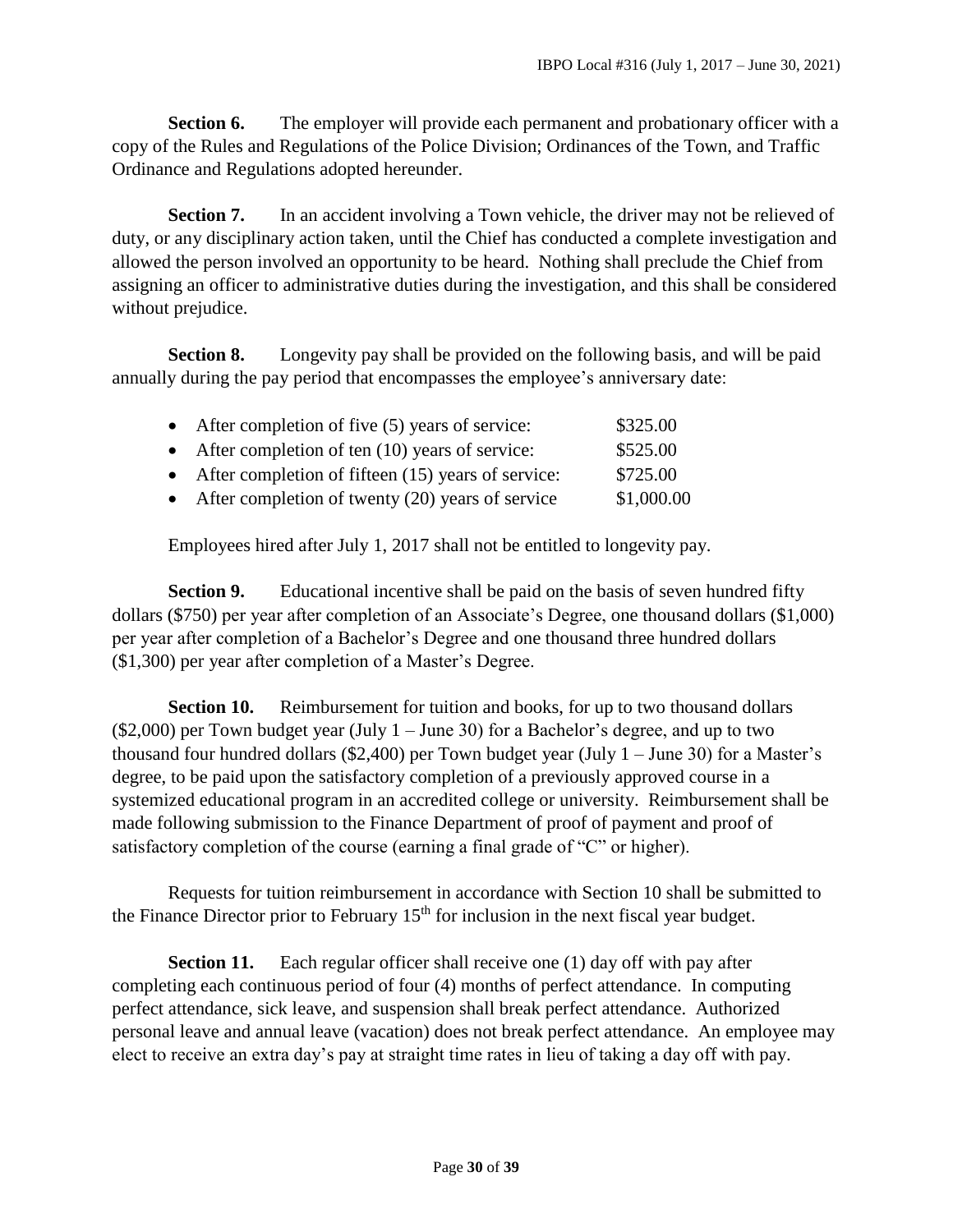**Section 12.** Promotions to the position of Detective, Sergeant, and Lieutenant shall be from within the bargaining unit when there are qualified applicants in the bargaining unit.

**Section 13.** When a regular officer is assigned by the Chief, or his designee, to be in charge of a shift, he will be designated a Corporal and paid the starting step of the Sergeant's pay scale.

**Section 14.** The probationary period for new employees, who, at the time of hiring, are not properly certified to perform the duties and responsibilities of regular sworn police officers in Connecticut, shall begin following successful completion of the Police Academy and following successful completion of the officer's Field Training Program (FTO); the probationary period for new employees who at the time of hire have such valid certification, shall begin with the first day of actual work as a police officer in Rocky Hill following successful completion of the officer's Field Training Program (FTO). This probationary period in all cases shall be twelve (12) months, with written evaluation and report at six (6) and twelve (12) months. This period may not be extended. Probationary employees may be discharged without recourse to the grievance procedure. Employees shall be given written notice of satisfactory completion of the probationary.

**Section 15.** If any program is instituted whereby civilian volunteers are used in conjunction with police officers to perform duties which have historically been performed by police officers alone, the details of such program will be discussed with the Union prior to implementation.

**Section 16.** The Town will continue to contract out the cleaning of uniforms for regular police officers, including the Animal Control Officer and Civilian Dispatchers. The Town will pay the entire cost of such contracted cleaning service.

**Section 17.** Individual officers shall not have the right to decline riding with civilians or Explorer Cadets in their police cruisers, and shall receive one (1) hour of Compensatory Time for four (4) hours or more of time spent riding with such. "Ride-Alongs" will be for no more than four (4) hours per officer, per shift.

**Section 18.** A Grooming Standards Committee will be appointed by the Union and the Chief (the Union and the Chief to have two (2) appointments each). The purpose of this Committee is to establish reasonable standards for Police Division dress and grooming. All committee recommendations will be subject to final approval of the Town Manager, which shall not be unreasonably withheld.

**Section 19.** The parties agree that for the duration of this Agreement the present qualifications for all promotions in the Rocky Hill Police Division below the level of Deputy Chief shall not be changed, other than for appointment to the Detective Division referred to in Article 7, Section 1m. For the duration of this Agreement, for the position of Sergeant three (3)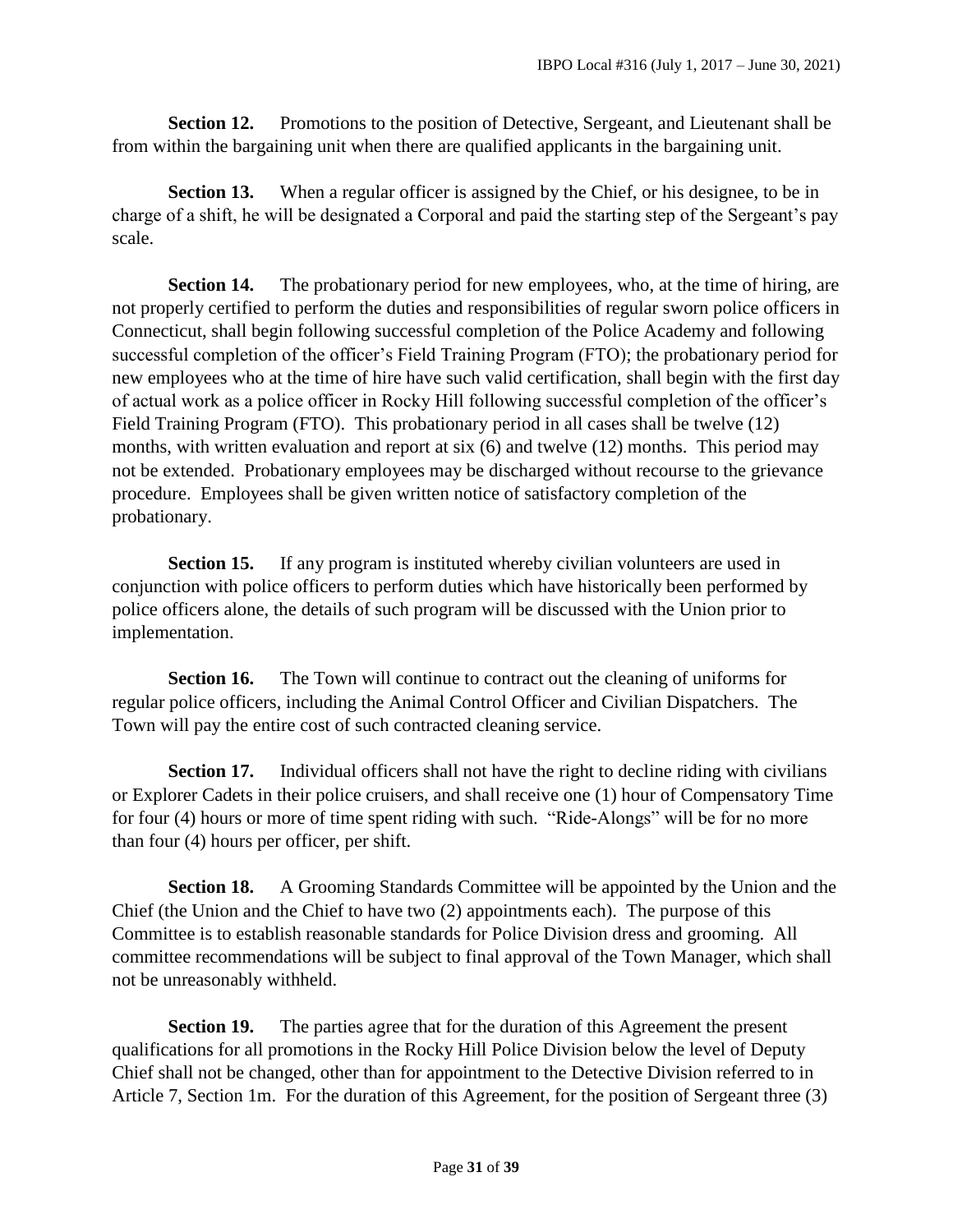years of full-time police officer status with the Rocky Hill Police Department is required to be eligible to take the examination. For the positions of Youth Officer, Detective three (3) years of full-time police officer status with the Rocky Hill Police Department is required for appointment to these positions. Assignment to the Detective/Youth Division shall not be considered a promotion or permanent position for officers appointed after July 1, 1997. Those officers assigned after that date shall serve at the discretion of the Chief.

**Section 20.** Officers assigned to K-9 Division shall be allowed a minimum of one (1) day per month for training to be paid at straight time rate of pay; he shall also be assigned a specific car for said training. All expenses relative to upkeep of K-9 dogs will be paid by the Town, including full-time insurance, food, and veterinarian providing the pen at officer's home, and training equipment.

**Section 21.** Officers assigned as Canine Officers shall receive a four thousand five hundred dollar (\$4,500) annual stipend, in lieu of overtime, for canine care in conformance with Federal Regulations. Said stipend will be paid on March  $31<sup>st</sup>$ , June  $30<sup>th</sup>$ , September  $30<sup>th</sup>$  and December  $31^{st}$ . This stipend will discontinue when the officer discontinues his/her duties as a Canine Officer.

**Section 22.** The employer shall maintain an accurate and up-to-date record of each employee's sick leave and vacation and shall provide a copy annually to each employee during the month of January of each year.

**Section 23.** Each employee, upon request to the Chief of Police, or his designee, may review his personnel file. The Town agrees that it shall maintain each employee's departmental personnel file in an orderly manner, as up-to-date as possible, and with correct information. No document shall be placed in any member's file without his written knowledge. Said items may be subject to the challenge under the grievance procedure.

**Section 23a.** Only one official personnel file shall be maintained on each employee. Only documents in such file may be relied upon by the Town for any administrative purposes. No material may be placed in an employee's personnel file unless the employee has had an opportunity to acknowledge it, in writing, and receive a concurrent copy. If such employee refuses to acknowledge the document in writing, it shall be placed in his/her file with a notation indicating his/her refusal.

**Section 24.** When the context so requires, the masculine gender shall include the feminine and the feminine shall include the masculine, and the singular shall include plural and the plural the singular.

**Section 25.** The Town and the Union recognize it may be to their mutual benefit to provide light duty assignments to members of the bargaining unit who have either job-related or non-job-related injuries or sickness. The Town shall maintain a listing of duties which might be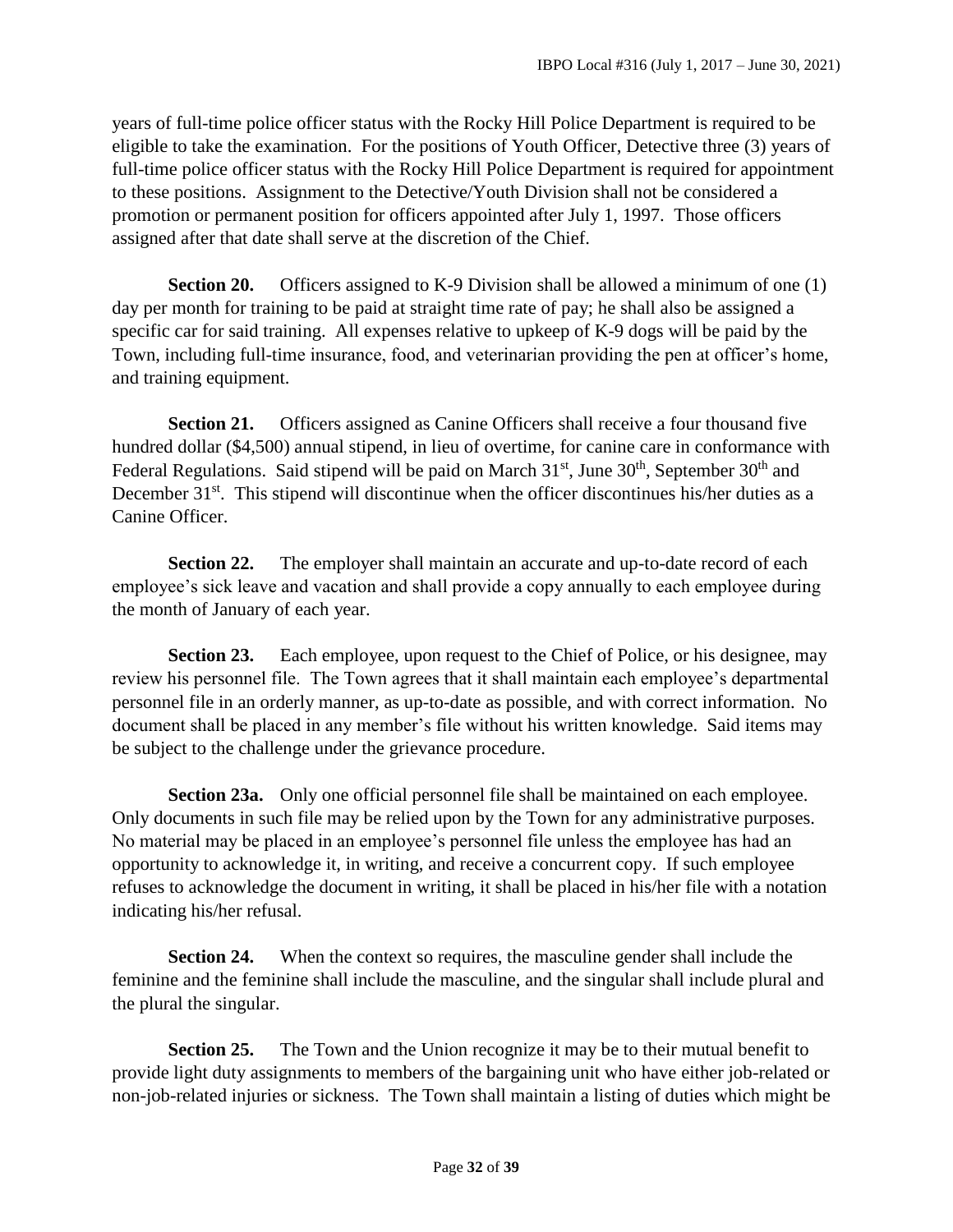performed by a member of the unit while on light duty. Such listing of duties shall be subject to change by the Town at its discretion. Examples of light duty assignments may be, but shall not be limited to, clerical, property inventory, and dispatching assignments. Employees on light duty status shall be required to wear normal business attire.

The establishment of a light duty assignment listing shall not guarantee such assignments will be available when a member of the unit sustains a job-incurred injury.

Members of the unit shall not have the right to reject any light duty assignment. Light duty shall not be assigned which conflict with orders of the employee's doctor.

#### **ARTICLE 21 – COMPLAINTS**

<span id="page-32-0"></span>**Section 1.** If a false complaint or allegation is made against any police officer, the Chief of Police, the Union Executive Board, and the police officer involved will meet to review the charges and discuss whether or not the matter should be presented to appropriate prosecutorial persons.

**Section 2.** Suspensions for criminal offenses or in emergency situations shall be effective immediately. Suspensions for non-criminal and non-emergency offenses shall take effect in accordance with the following procedure. When a misconduct is alleged, the Chief of Police shall appoint a disciplinary board comprised of the Chief or Deputy Chief, a representative of the Union, designated by the Union, and an employee of equal rank to the accused employee, except, in cases involving supervisory personnel, where the officer member of the panel shall be designated by the Chief or Deputy Chief and the Union representative from any supervisory rank. In the event that the Chief or Deputy Chief and the Union representative are unable to agree on the third member of the disciplinary board, the Chief or Deputy Chief and the Union Representative shall each submit three (3) names to the Town Manager, who shall choose the third member of the disciplinary board from the names submitted. The disciplinary board shall review the allegations and report recommended findings of fact and disciplinary action, if any, to the Chief of Police in writing. The Chief shall review said recommended findings and disciplinary action in determining the length of any suspension. Any discipline imposed by the Chief of Police which is in excess of that recommended by the disciplinary board may be effected only after the hearing and appeal process specified in the grievance procedure in Article 15 is exhausted. An officer may choose to eliminate the disciplinary board step and accept the discipline recommended by the Chief.

#### **ARTICLE 22 – NO STRIKE**

<span id="page-32-1"></span>Continuous and uninterrupted service by the Town and its employees to the citizens and orderly collective bargaining relations between the Town and its employees being essential considerations of this Agreement, the Union agrees on behalf of itself and its members, individually and collectively, that there shall not be any strikes, picketing, boycotting, work stoppages, sit-downs or slow-downs, or a concerted refusal to render services or to work,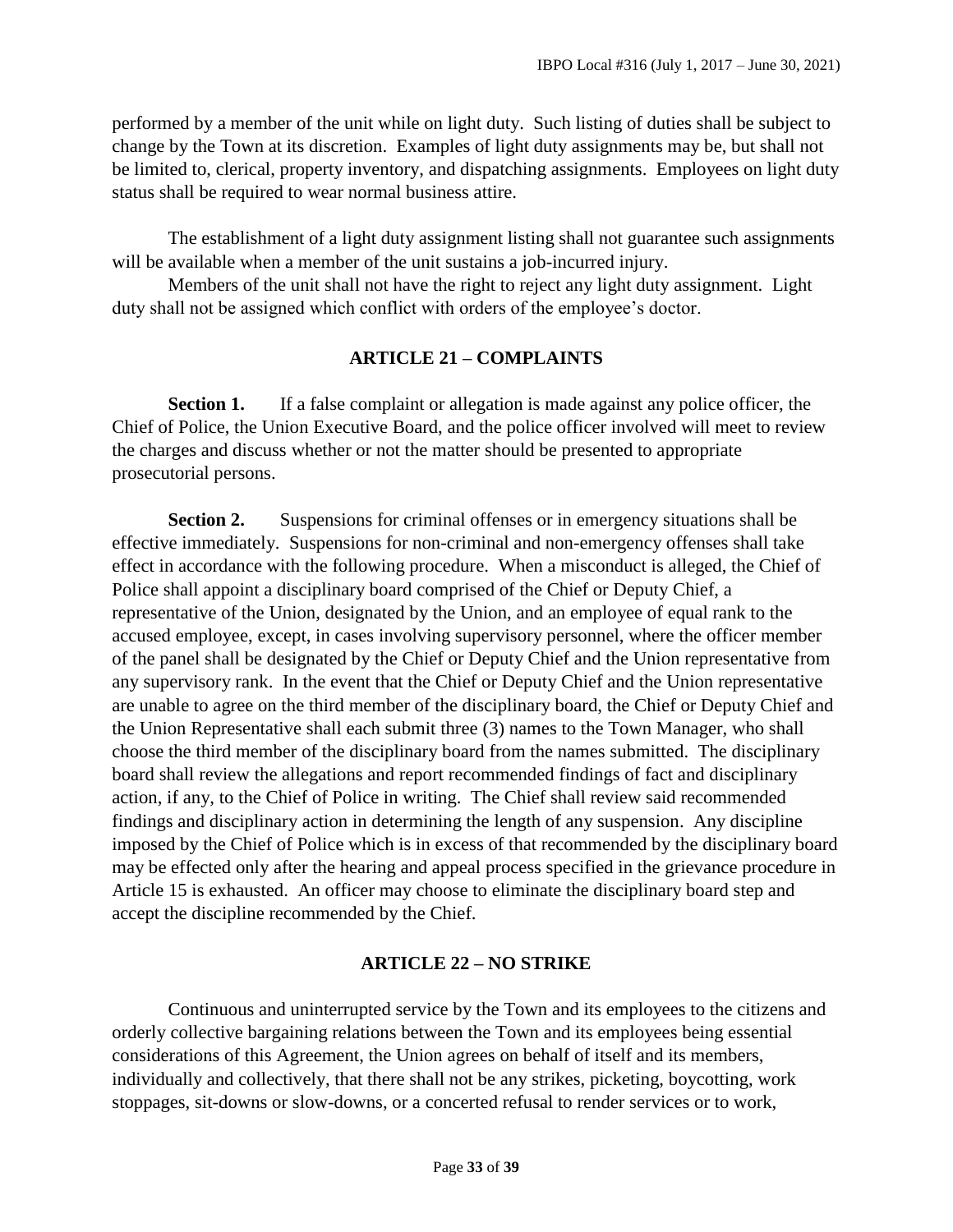including overtime, or any other curtailment or restriction of work at any time during the term of this Agreement.

In the event of a violation of this Article by the Union and/or the employees, the Employer may, in addition to other remedies, discipline such employees up to and including discharge.

#### **ARTICLE 23 – WAIVER OF BARGAINING RIGHTS**

<span id="page-33-0"></span>The Town and the Union expressly waive and relinquish the right, and each agrees that the other shall not be obligated during the term of this agreement, to bargain collectively with respect to any subject matter, whether referred to or covered in this agreement or not specifically referred to or covered in this agreement, even though each subject or matter may not have been within the knowledge or contemplation of either or both the Employer or the Union at the time they negotiated or executed this agreement and even through such subjects or matter was proposed and later withdrawn.

#### **ARTICLE 24 – SEVERABILITY**

<span id="page-33-1"></span>Should any provision of this agreement be contrary to law, statute or ordinance, that provision only shall not be binding on either party; this, however, shall have no effect on any other provision of this agreement, all of which shall remain in full force and effect for the term of the agreement.

#### **ARTICLE 25 – DURATION**

<span id="page-33-2"></span>**Section 1.** This Agreement shall be in effect from the date of signing of the contract and shall remain in effect through June 30, 2021.

**Section 2.** This Agreement shall remain in effect from year to year after the expiration date set forth above, unless not more than one hundred eighty (180) days nor less than ninety (90) days prior to the expiration date, notice has been served in writing that either party intends to amend or modify this agreement within ten (10) days after receipt of such notice by either party, a conference shall be held between the Town and the Union to negotiate such proposed changes.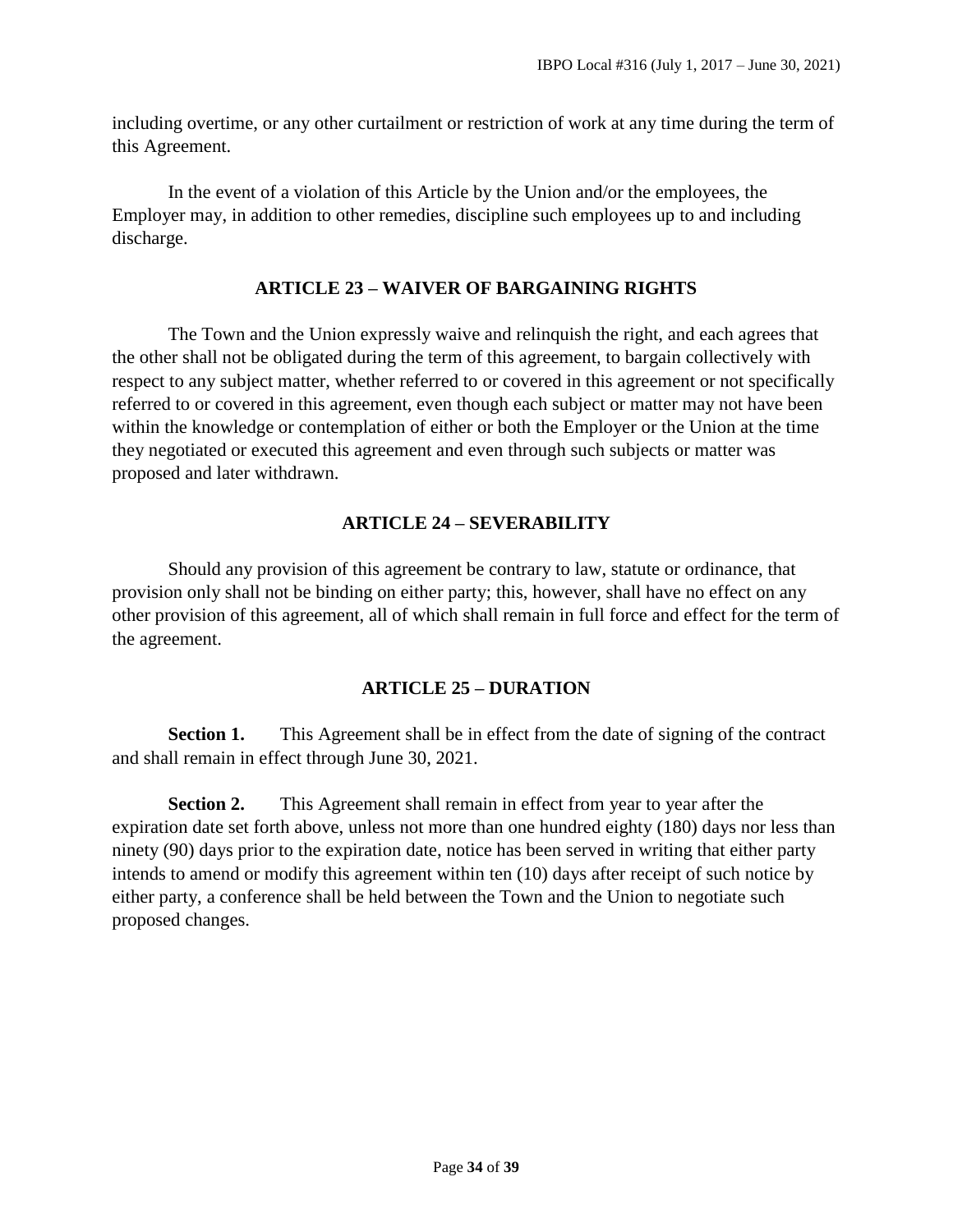#### For The Town of Rocky Hill

#### For The International Brotherhood of Police Officers (IBPO), Local #316

John Mehr, Interim Town Manager

and Finance Director

Michael Custer, Chief of Police

Nicholas DeNovellis, President

Date

lses Joseph Smith, Vice President Date

 $\overline{\mathcal{L}}$  $\mathrm{D}$ <sub>2</sub>

 $28/i7$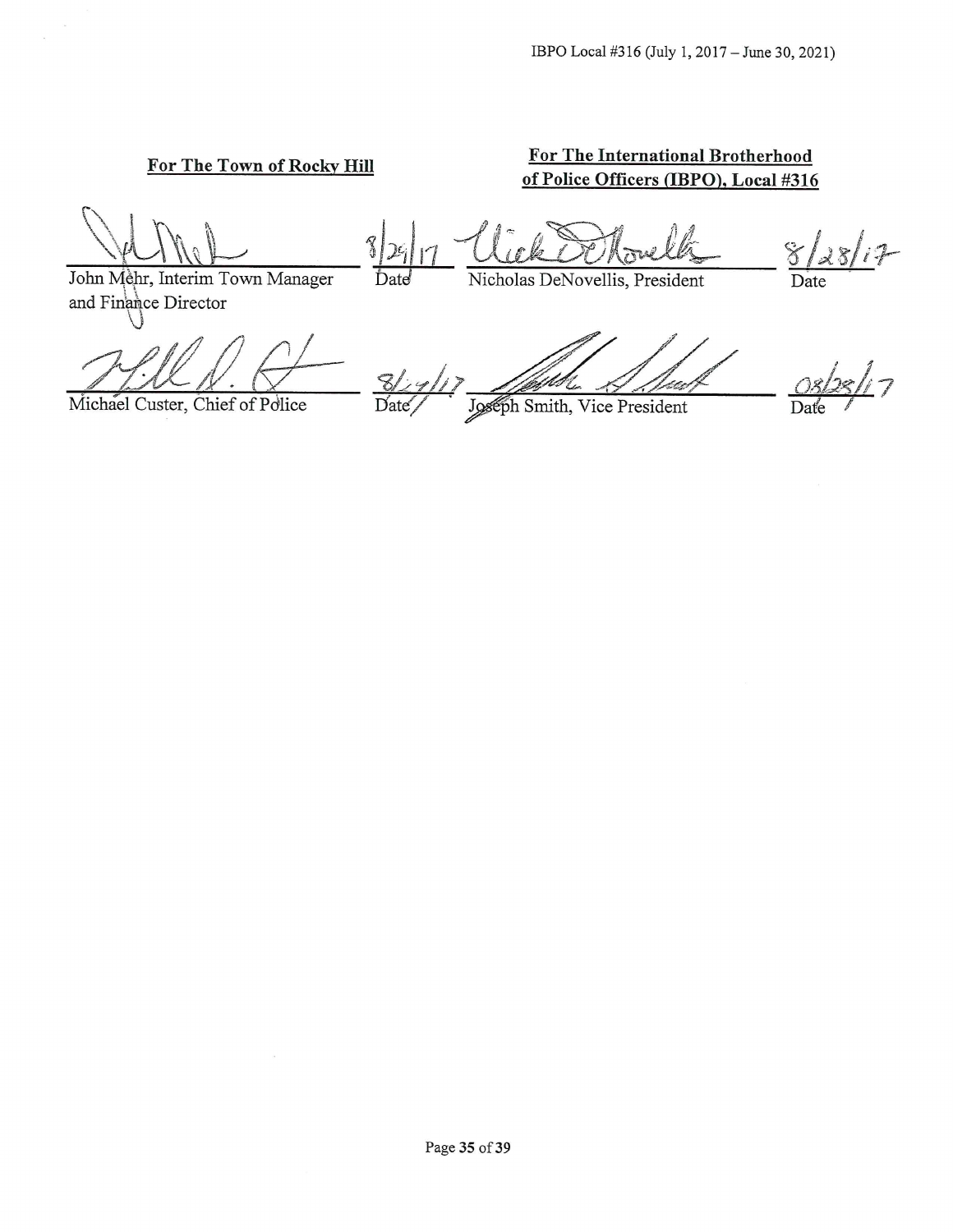## **APPENDIX A – WAGE RATES; JULY 1, 2017 (2.75%)**

<span id="page-35-0"></span>

|                       | <b>Minimum</b><br><b>Start</b> | 12 Months  | 24 Months  | 36 Months  | <b>Maximum</b><br><b>48 Months</b> |
|-----------------------|--------------------------------|------------|------------|------------|------------------------------------|
| <b>Patrol Officer</b> |                                |            |            |            |                                    |
| Annual                | 71,254.25                      | 75,229.44  | 79,161.89  | 83,094.34  | 87,069.53                          |
| Bi-Weekly             | 2,740.55                       | 2,893.44   | 3,044.69   | 3,195.94   | 3,348.83                           |
| <b>Hourly Rate</b>    | 34.26                          | 36.17      | 38.06      | 39.95      | 41.86                              |
| <b>Sergeant</b>       |                                |            |            |            |                                    |
| Annual                | 92,647.62                      | 96,537.32  | 100,555.26 | 104,487.71 | 104,487.71                         |
| Bi-Weekly             | 3,563.37                       | 3,712.97   | 3,867.51   | 4,018.76   | 4,018.76                           |
| <b>Hourly Rate</b>    | 44.54                          | 46.41      | 48.34      | 50.23      | 50.23                              |
| <b>Dispatcher</b>     |                                |            |            |            |                                    |
| Annual                | 52,895.70                      | 56,892.26  | 60,910.20  | 64,992.25  | 69,202.54                          |
| <b>Bi-Weekly</b>      | 2,034.45                       | 2,188.16   | 2,342.70   | 2,499.70   | 2,661.64                           |
| <b>Hourly Rate</b>    | 25.43                          | 27.35      | 29.28      | 31.25      | 33.27                              |
| <b>Animal Control</b> |                                |            |            |            |                                    |
| Annual                | 48,493.07                      | 52,511.00  | 56,208.36  | 60,311.78  | 63,923.65                          |
| Bi-Weekly             | 1,865.12                       | 2,019.65   | 2,161.86   | 2,319.68   | 2,458.60                           |
| <b>Hourly Rate</b>    | 23.31                          | 25.25      | 27.02      | 29.00      | 30.73                              |
| Detective/YO          |                                |            |            |            |                                    |
| Annual                | 77,516.24                      | 81,491.44  | 85,381.14  | 89,356.33  | 93,374.27                          |
| Bi-Weekly             | 2,981.39                       | 3,134.29   | 3,283.89   | 3,436.78   | 3,591.32                           |
| <b>Hourly Rate</b>    | 37.27                          | 39.18      | 41.05      | 42.96      | 44.89                              |
| <b>Lieutenant</b>     |                                |            |            |            |                                    |
| Annual                | 109,745.22                     | 109,745.22 | 109,745.22 | 114,789.01 | 114,789.01                         |
| Bi-Weekly             | 4,220.97                       | 4,220.97   | 4,220.97   | 4,414.96   | 4,414.96                           |
| <b>Hourly Rate</b>    | 52.76                          | 52.76      | 52.76      | 55.19      | 55.19                              |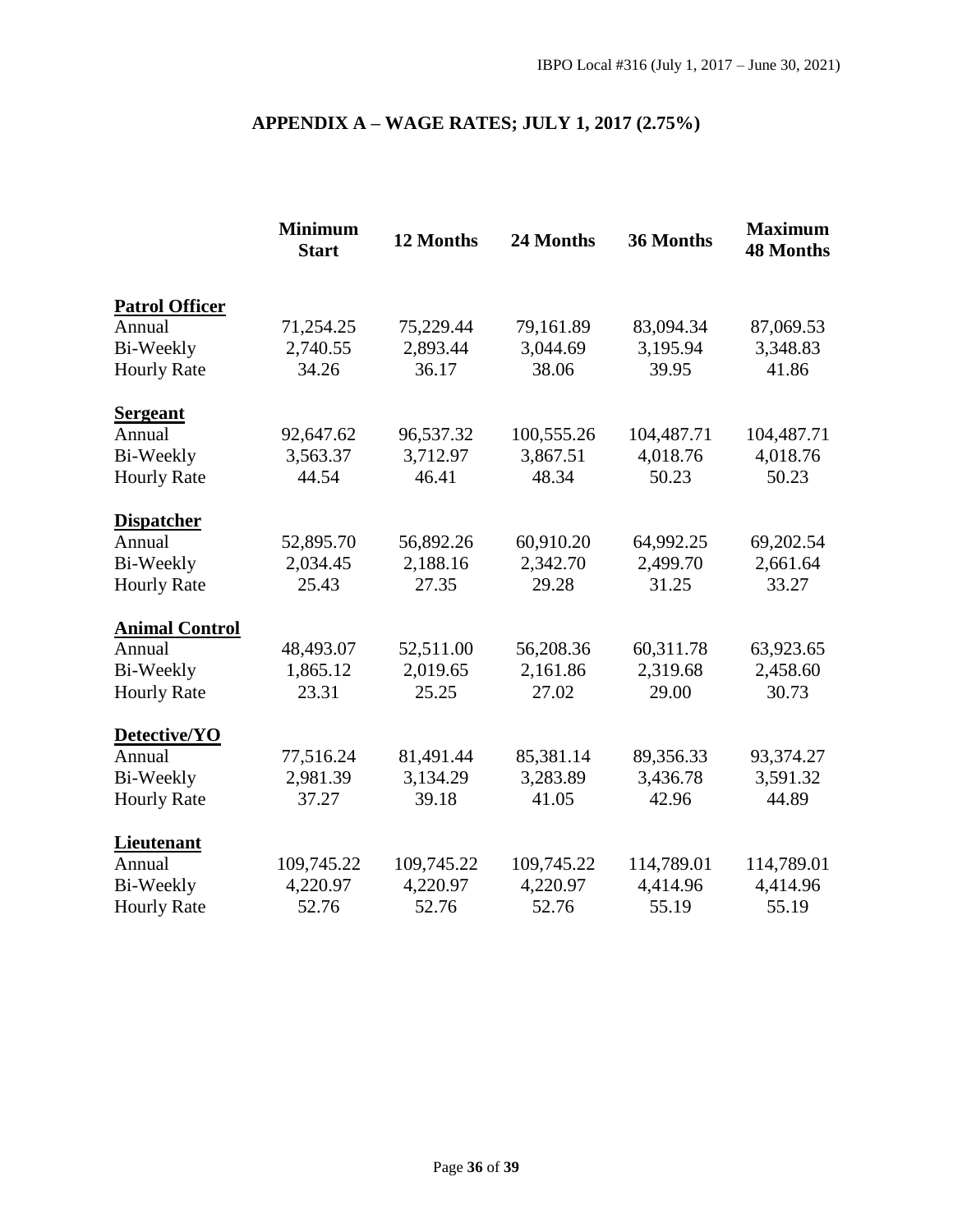## **APPENDIX B – WAGE RATES; JULY 1, 2018 (3.00%)**

<span id="page-36-0"></span>

|                       | <b>Minimum</b><br><b>Start</b> | 12 Months  | 24 Months  | 36 Months  | <b>Maximum</b><br><b>48 Months</b> |
|-----------------------|--------------------------------|------------|------------|------------|------------------------------------|
| <b>Patrol Officer</b> |                                |            |            |            |                                    |
| Annual                | 73,391.88                      | 77,486.32  | 81,536.74  | 85,587.17  | 89,681.61                          |
| Bi-Weekly             | 2,822.76                       | 2,980.24   | 3,136.03   | 3,291.81   | 3,449.29                           |
| <b>Hourly Rate</b>    | 35.28                          | 37.25      | 39.20      | 41.15      | 43.12                              |
| <b>Sergeant</b>       |                                |            |            |            |                                    |
| Annual                | 95,427.05                      | 99,433.44  | 103,571.92 | 107,622.34 | 107,622.34                         |
| Bi-Weekly             | 3,670.27                       | 3,824.36   | 3,983.54   | 4,139.32   | 4,139.32                           |
| <b>Hourly Rate</b>    | 45.88                          | 47.80      | 49.79      | 51.74      | 51.74                              |
| <b>Dispatcher</b>     |                                |            |            |            |                                    |
| Annual                | 54,482.57                      | 58,599.03  | 62,737.51  | 66,942.02  | 71,278.61                          |
| <b>Bi-Weekly</b>      | 2,095.48                       | 2,253.81   | 2,412.98   | 2,574.69   | 2,741.49                           |
| <b>Hourly Rate</b>    | 26.19                          | 28.17      | 30.16      | 32.18      | 34.27                              |
| <b>Animal Control</b> |                                |            |            |            |                                    |
| Annual                | 49,947.86                      | 54,086.33  | 57,894.61  | 62,121.14  | 65,841.36                          |
| Bi-Weekly             | 1,921.07                       | 2,080.24   | 2,226.72   | 2,389.27   | 2,532.36                           |
| <b>Hourly Rate</b>    | 24.01                          | 26.00      | 27.83      | 29.87      | 31.65                              |
| Detective/YO          |                                |            |            |            |                                    |
| Annual                | 79,841.73                      | 83,936.18  | 87,942.57  | 92,037.02  | 96,175.50                          |
| Bi-Weekly             | 3,070.84                       | 3,228.31   | 3,382.41   | 3,539.89   | 3,699.06                           |
| <b>Hourly Rate</b>    | 38.39                          | 40.35      | 42.28      | 44.25      | 46.24                              |
| <b>Lieutenant</b>     |                                |            |            |            |                                    |
| Annual                | 113,037.58                     | 113,037.58 | 113,037.58 | 118,232.68 | 118,232.68                         |
| Bi-Weekly             | 4,347.60                       | 4,347.60   | 4,347.60   | 4,547.41   | 4,547.41                           |
| <b>Hourly Rate</b>    | 54.34                          | 54.34      | 54.34      | 56.84      | 56.84                              |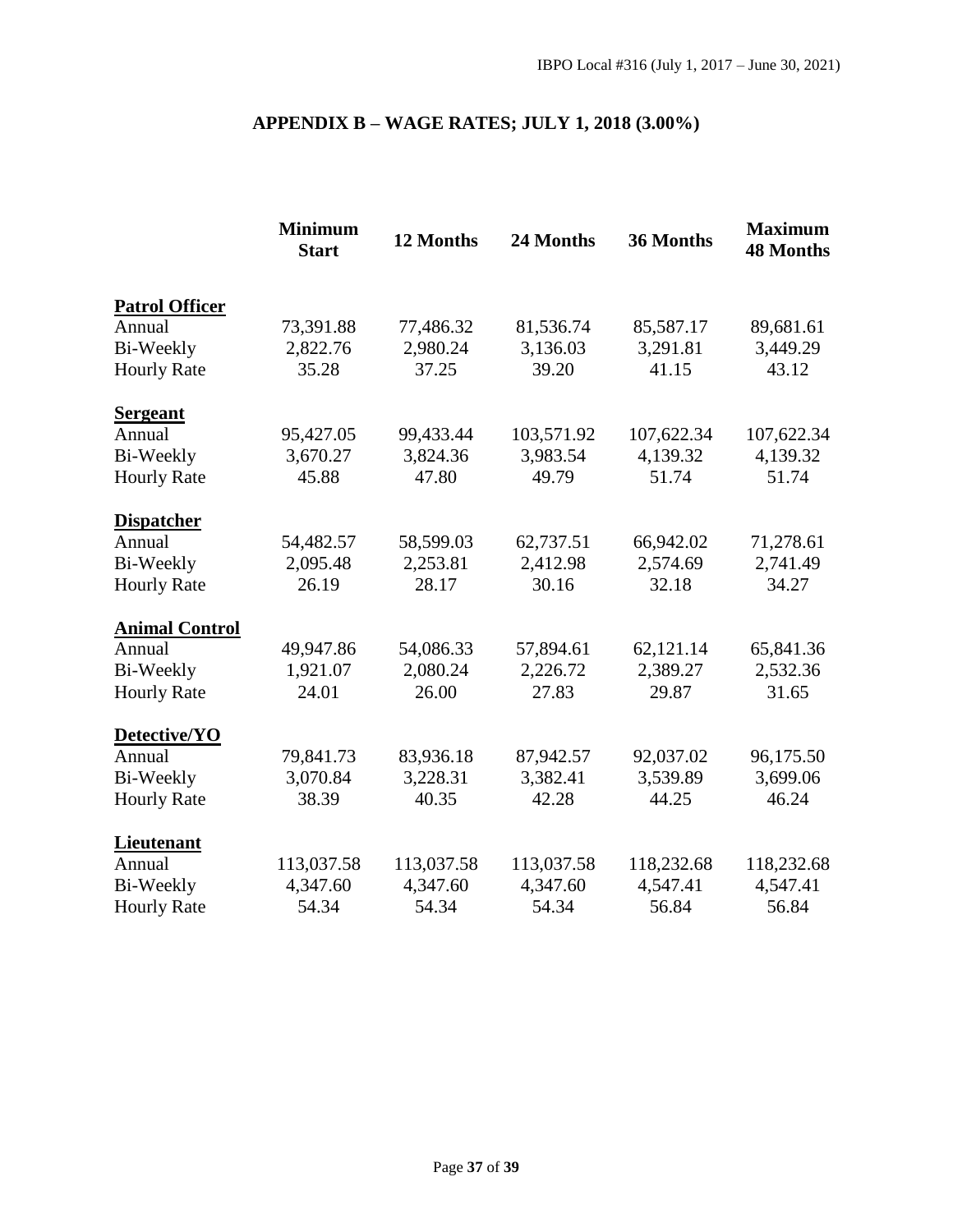## **APPENDIX C – WAGE RATES; JULY 1, 2019 (3.00%)**

<span id="page-37-0"></span>

|                       | <b>Minimum</b><br><b>Start</b> | 12 Months  | 24 Months  | 36 Months  | <b>Maximum</b><br><b>48 Months</b> |
|-----------------------|--------------------------------|------------|------------|------------|------------------------------------|
| <b>Patrol Officer</b> |                                |            |            |            |                                    |
| Annual                | 75,593.63                      | 79,810.91  | 83,982.85  | 88,154.78  | 92,372.06                          |
| Bi-Weekly             | 2,907.45                       | 3,069.65   | 3,230.11   | 3,390.57   | 3,552.77                           |
| <b>Hourly Rate</b>    | 36.34                          | 38.37      | 40.38      | 42.38      | 44.41                              |
| <b>Sergeant</b>       |                                |            |            |            |                                    |
| Annual                | 98,289.86                      | 102,416.45 | 106,679.08 | 110,851.01 | 110,851.01                         |
| Bi-Weekly             | 3,780.38                       | 3,939.09   | 4,103.04   | 4,263.50   | 4,263.50                           |
| <b>Hourly Rate</b>    | 47.25                          | 49.24      | 51.29      | 53.29      | 53.29                              |
| <b>Dispatcher</b>     |                                |            |            |            |                                    |
| Annual                | 56,117.05                      | 60,357.00  | 64,619.63  | 68,950.28  | 73,416.97                          |
| <b>Bi-Weekly</b>      | 2,158.35                       | 2,321.42   | 2,485.37   | 2,651.93   | 2,823.73                           |
| <b>Hourly Rate</b>    | 26.98                          | 29.02      | 31.07      | 33.15      | 35.30                              |
| <b>Animal Control</b> |                                |            |            |            |                                    |
| Annual                | 51,446.30                      | 55,708.92  | 59,631.45  | 63,984.77  | 67,816.60                          |
| Bi-Weekly             | 1,978.70                       | 2,142.65   | 2,293.52   | 2,460.95   | 2,608.33                           |
| <b>Hourly Rate</b>    | 24.73                          | 26.78      | 28.67      | 30.76      | 32.60                              |
| Detective/YO          |                                |            |            |            |                                    |
| Annual                | 82,236.98                      | 86,454.26  | 90,580.85  | 94,798.13  | 99,060.76                          |
| Bi-Weekly             | 3,162.96                       | 3,325.16   | 3,483.88   | 3,646.08   | 3,810.03                           |
| <b>Hourly Rate</b>    | 39.54                          | 41.56      | 43.55      | 45.58      | 47.63                              |
| <b>Lieutenant</b>     |                                |            |            |            |                                    |
| Annual                | 116,428.70                     | 116,428.70 | 116,428.70 | 121,779.66 | 121,779.66                         |
| Bi-Weekly             | 4,478.03                       | 4,478.03   | 4,478.03   | 4,683.83   | 4,683.83                           |
| <b>Hourly Rate</b>    | 55.98                          | 55.98      | 55.98      | 58.55      | 58.55                              |